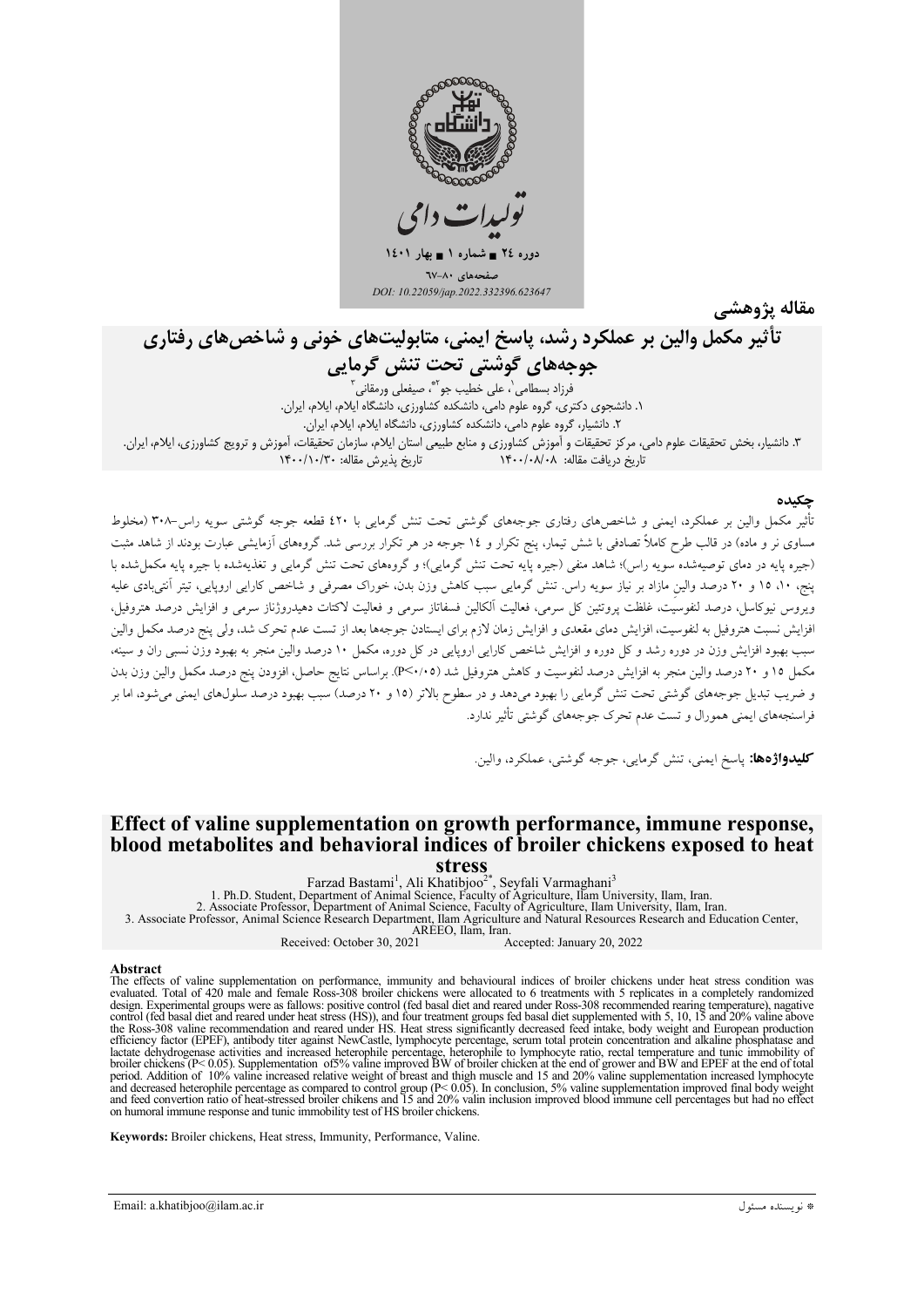مقدمه

تنش گرمایی یکی از مهمترین عوامل کاهش تولید طیور در مناطق گرم و خشک است که موجب افزایش تلفات، کاهش بازده خوراک، کاهش رشد و کاهش قدرت سامانه ایمنی جوجههای گوشتی میشود. بهطورکلی، منطقه آسایش جوجههای گوشتی از ۳۲ درجه سانتیگراد پس از هچ، به ۲٤ درجه سانتیگراد در سن سه یا چهار هفتگی و به ۲۱/۱ درجه سانتیگراد پس از آن کاهش مییابد. تنش گرمایی می تواند منجر به افزایش دمای مقعد، افزایش pH خون، اختلال در توازن اسید- باز، کاهش عملکرد، افزایش دفع الكتروليتهاى خون، كاهش هماتوكريت، كاهش قابليت هضم اسیدهای آمینه و دیگر مواد مغذی، تغییر نیازهای اسیدهای آمینهای بدن پرنده و همچنین تغییر ترکیب لاشه، برهم خوردن غلظت پروتئينهاى پلاسما، اختلال در عملكرد لکوسیتها، تغییر درصد هتروفیل، درصد لنفوسیت و نسبت هتروفيل به لنفوسيت شود [٤].

اسیدهای آمینه شاخهدار (لوسین، ایزولوسین و والین) جزو اسیدهای آمینهای هستند که بهویژه در مرحله رشد سریع، نقشهای متابولیسمی اساسی را در تغذیه طیور ایفا میکنند. از این رو، ایجاد تعادل مناسبی از اسیدهای آمینه شاخهدار در جيره غذايي طيور، سبب بهبود مسير توليد انرژی و متابولیسم پروتئین میشود. والین چهارمین اسیدآمینه محدودکننده در جیرههای طیور است و در مرحله رشد و پایانی پرورش مرغ گوشتی، که مقدار خوراکهای پروتئینی جیره غذایی کاهش یافته و غلات افزایش مییابند، اثر محدودکنندگی والین بیشتر بروز می کند [۱۰]. غلات بهویژه ذرت دارای سطوح بالایی از لوسین و سطوح پایینی از والین هستند و نیاز جوجههای گوشتی به اسید آمینه والین در بیشتر منابع حدود ۰/۹ درصد ماده خشک کل جیره بیان شده است [۲۲]. با این حال، کمبود اسید آمینه والین در جیره جوجههای گوشتی، ممکن است با

تغییر سطح اسیدهای آمینه پلاسما و عضلات، منجر به كاهش شاخصهاي عملكردي پرنده شود [١٣].

استفاده از مکمل والین در جیره جوجههای گوشتی موجب افزایش درصد ران و سینه، بهبود هضم و جذب مواد مغذی (بهدلیل رشد و نمو بهتر بافت روده و بهبود کارکرد پرزهای رودهای)، افزایش فاکتورهای رشد شبهانسولینی در کبد، کمک به تکثیر و رشد سلولهای عضلانی، کاهش درصد چربی بدن جوجهها (با تغییر در متابولیسم بافت چربی)، کاهش نیتروژن دفعی از بدن و كاهش ضريب تبديل خوراك مي شود [٧].

تنش گرمایی منجر به بروز واکنشهای رفتاری و بیولوژیک در جوجههای گوشتی می شود که از جمله این تغییرات می توان به تغییر متابولیسم اسیدهای آمینه در بدن پرنده اشاره کرد [۱۳]. افزایش دمای محیطی، نیاز جوجههای گوشتی به برخی از اسیدهای آمینه از جمله آرژنین [۱۷] و گلوتامین [۹] را نیز تحت تأثیر قرار می دهد. اسیدهای آمینه شاخهدار از جمله اسیدهای آمینهای هستند که نیاز و متابولیسم آنها با تغییر شرایط محیطی مانند تنشهای حرارتی تغییر میکند به طوریکه تنش گرمایی کوتاهمدت [۱۳] یا بلندمدت [٦] منجر به تغییر متابولیسم اسیدهای آمینه در مغز، عضله و پلاسمای خون جوجههای گوشتی میشود و چنین تغییراتی تا حدودی به تأثیرات مستقیم تنش گرمایی نسبت داده شده است [۱۳ و ٦]. قرارگیری در معرض دمای بالا، غلظت اسیدهای آمینه آزاد بخش خلفی مغز (دایانسفالون) جوجههای گوشتی را تحت تأثیر قرار میدهد که این مسأله منجر به كاهش مصرف خوراك و در نتيجه كاهش نرخ رشد جوجهها می شود [٦ و ٢٢]. گزارش شده است که تنش گرمایی با کاهش ورود اسیدهای آمینهی شاخهدار (لوسین و ایزولوسین)، گلوتامین، فنیل آلانین و تریپتوفان به سلولهای بدن و شرکت در ساختار پروتئینها، غلظت

تو*لیدات دامی* دوره ٢٤ = شماره ١ = بهار ١٤٠١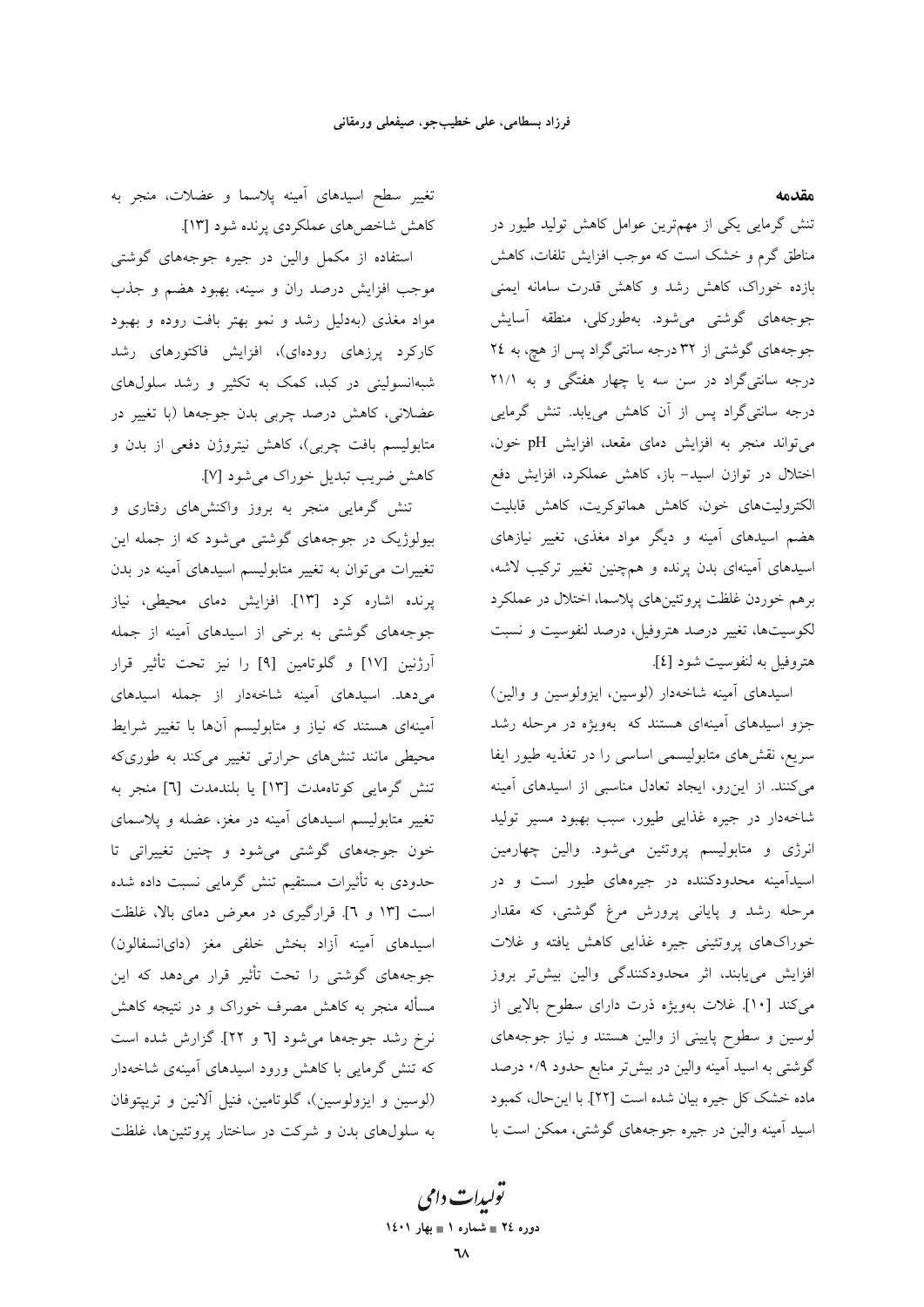دانشگاه ایلام در تابستان سال ۱۳۹۹ انجام شد. از تعداد ٤٢٠ قطعه جوجه گوشتی يک روزه نر سويه راس ٣٠٨ (مخلوط مساوی نر و ماده) در قالب طرح کاملاً تصادفی به شش تیمار، پنج تکرار و ١٤ جوجه در هر تکرار استفاده شد. تیمارهای آزمایشی عبارت بودند از ۱– جیره پایه (دارای بهترتیب ۰/۸۹، ۰/۸٤، و ۰/۷۷ درصد والین قابل هضم در دورههای آغازین، رشد و پایانی) و پرورش در شرایط دمایی توصیهشده برای سویه راس (شاهد مثبت)، ۲- جیره پایه و پرورش تحت تنش گرمایی (شاهد)، تیمارهای سه تا شش؛ جیره پایه و پرورش تحت تنش گرمایی و افزودن مکمل والین بهترتیب به میزان پنج، ده، ۱۵ و ۲۰ درصد مکمل والین بیش تر از نیاز سویه (برطبق توصیههای کاتالوگ راس). جیرههای سه تا شش در دوره آغازین بهترتیب حاوی ۱/۰۳، ۱/۰۸، ۱/۱۳ و ۰۱/۱۸؛ در دوره رشد بهترتیب حاوی ۰/۹۲، ۰/۹۲، ۰/۹۷ ۰/۸۱ و در دوره پایانی بهترتیب حاوی ۰/۸۱، ۰/۸۵، ۰/۸۹ و ۰/۹۲ درصد والین قابل هضم در کیلوگرم بودند. مکمل اسيدآمينه والين از شركت مرغ نوجان تهيه شد. تجزيه و تحلیل ترکیب شیمیایی اجزای جیره از قبیل ذرت، کنجاله سویا و گلوتن ذرت، در آزمایشگاه شرکت ایوونیک (دگوسا) و با استفاده از دستگاه Lumex ) NIR InfraLUM FT-12 كشور آلمان) انجام شد و از اين دادهها (شامل پروفیل اسیدهای آمینه یک ماده خوراکی، میزان چربی و پروتئین خام، میزان اسیدهای آمینه قابل هضم و درصد خاکستر) در جیرهنویسی دورههای مختلف پرورشی استفاده شد. برای اعمال تنش گرمایی از روز ۱۲ آزمایش (شروع دوره رشد) جوجههای سالن تحت تنش گرمایی، از ساعت ۱۰ صبح تا ساعت چهار بعدازظهر در معرض دمای ۳۵ درجه سانتیگراد قرار گرفتند. جیرههای آزمایشی براساس کاتالوگ سویه راس شرکت آویاژن (۲۰۱۹) در دورههای مختلف پرورش و بر پایه ذرت-

پلاسمایی آنها را افزایش میدهد [٢٤]. درحالیکه در آزمایش دیگری گزارش شده است که تنش گرمایی، منجر به کاهش غلظت سرمی اسیدهای آمینه شاخهدار می شود [١٤]، بنابراین با توجه به رابطه بین اسید آمینههای پلاسما و تأثیر آنها بر مصرف خوراک و متابولیسم پروتئین، تغییر در غلظت پلاسمایی اسیدهای آمینه و یا متابولیسم آنها در اثر تنش گرمایی، می تواند بر عملکرد جوجههای گوشتی تأثیر بگذارد [٢٤]. بهنظر می رسد که در شرایط تنش گرمایی، بهدلیل افزایش رادیکالهای آزاد خون و بافتها، مکمل سازی خوراکی اسیدهای آمینه می تواند منجر به سازگاریهای مثبت مولکولی و تأثیرات محافظتی در برابر رادیکال های آزاد شود که می تواند سلامت حیوان را بهبود بخشیده و یا آسیب به بافتهای بدن را به دلیل كاهش راديكال هاي آزاد كاهش دهد [١٧]. اغلب جیرههای جوجههای گوشتی بر پایه ذرت-سویا متعادل می شوند که دارای والین در حد نیاز و لوسین بسیار بالایی هستند و لوسین مازاد با فعالکردن آنزیم دهیدروژناز اسیدهای آمینه شاخهدار، والین و ایزولوسین را تجزیه می کند و برای کاهش اثرات منفی زیادی لوسین یا باید از منابع پروتئینی جایگزین (مثل پودر ماهی) استفاده کرد که دارای لوسین کمتری هستند و یا این که از مکمل اسیدآمینهای نظیر والین که آنتاگونیسم لوسین باشد در جيرهها استفاده نمود [٩]. با توجه به نتايج متناقض تأثير تنش گرمایی بر متابولیسم اسیدهای آمینه، آزمایش حاضر بهمنظور بررسی تأثیر مکملسازی خوراکی والین، به عنوان مهمترین اسیدآمینه شاخهدار، بر عملکرد رشد، پاسخ سامانه ایمنی، دمای مقعد و شاخصهای رفتاری جوجههای گوشتی تحت تنش گرمایی انجام شد.

مواد و روش ها این آزمایش در دو سالن مجزا در یک مرغداری تحقیقاتی

تو*لیدات دامی* دوره ٢٤ = شماره ١ = بهار ١٤٠١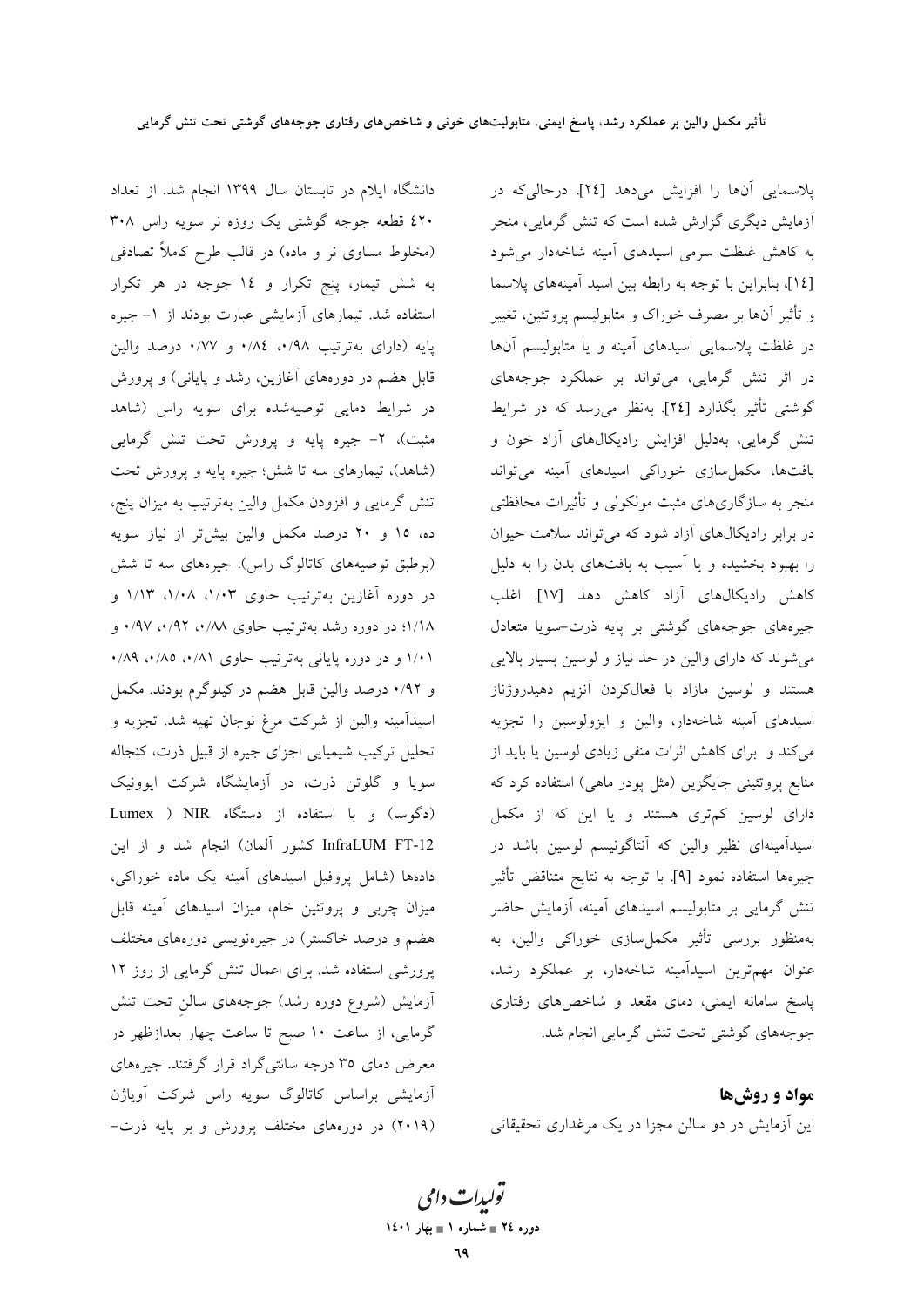کنجاله سویا در سه دوره آغازین (یک تا ۱۰ روزگی)، رشد (٢٤-١١ روزگی) و پایانی (٤٢-٢٥ روزگی) بهوسیله نرمافزار جيرەنويسى UFFDA تنظيم شدند [٣]. مواد خوراکی تشکیل دهنده و ترکیبات شیمیایی جیرههای آزمایشی در جدول (۱) آورده شده است. نیاز اسپدآمینهای طیور براساس اسیدهای آمینه قابل هضم استانداردشده ایلئومی برآورد شد [۳]. میزان روشنایی در سه روز ابتدایی دوره پرورش ٢٤ ساعت و پس از آن تا انتهای دوره پرورش ۲۳ ساعت بود و میزان رطوبت سالن در محدوده ٥٥–٥٠ درصد حفظ شد. وزن بدن، افزايش وزن بدن و خوراک مصرفی و درصد تلفات کل جوجهها اندازهگیری شد و ضریب تبدیل خوراک تصحیحشده براساس تلفات محاسبه شد. در پایان آزمایش نیز شاخص بازده توليد اروياييبا استفاده از رابطه (١) محاسبه شد. = شاخص بازده تولید اروپایی (رابطه ۱)

{۱۰}×(ضريب تبديل خوراك×سن فروش)÷

(وزن زنده× درصد ماندگاري)}

واكسيناسيون عليه نيوكاسل و أنفلوأنزا در هفت روزگی به روش تزریق زیر پوستی و در ۱۲ روزگی علیه نیوکاسل بهروش خوراکی انجام شد. تیتر آنتیبادی علیه بیماری نیوکاسل و آنفلوانزا، ده روز پس از آخرین واکسیناسیون (بهترتیب ١٧ و ٢٢ روزگی)، با روش هماگلوتیناسیون (HI) اندازهگیری شد. در سن ٤٠ روزگی، دو جوجه نر از هر تکرار انتخاب و از سیاهرگ زیر بال آنها دو نمونه خون گرفته شد. فعالیت آنزیمهای آلانين آمينوترانسفراز (ALT) و آسپارتات آمينوترانسفراز (AST)، لاكتات دهيدروژناز (LDH) و غلظت متابولیتهای خونی، توسط دستگاه اتوآنالایزر ( Hitachi 917 کشور ژاپن) اندازهگیری شدند. یک نمونه خون برای شمارش تعداد کل گلبولهای سفید و قرمز، لنفوسیت و هتروفیل اختصاص داده شد و از نمونه دیگری برای

اندازهگیری متابولیتهای خونی استفاده شد. متابولیتهای خونی مانند کلسترول، پروتئین کل، LDL-کلسترول و HDL-کلسترول با استفاده از کیتهای شرکت پارس آزمون (کلسترول، ۱۰۰٦۱۱۰؛ و تریگلیسرید، ۱۰۰٦۱۳۲) و دستگاه اسپکتوفوتومتر ( ,UV 1600 PC Shimadzu, Japan) بەروش آنزیمی- رنگسنجی اندازهگیری شد.

بهمنظور انجام أزمون عدم تحرك حين تنش، در سن ۳۵ روزگی یک جوجه از هر تکرار انتخاب و با قراردادن دو دست روی جناغ سینه، جوجه به یشت خوابانده شد. بعد از رهاکردن دستها، سه زمان (مدت زمانی که جوجه به حالت خوابیده مانده، زمانی که شروع به تکان دادن سر خود کرده و زمانی که می|یستد) ثبت شد. حداکثر زمان این آزمایش برای هر جوجه ۱۵ دقیقه بود و اگر پژوهش گر موفق به ثبت دادهها نبود در روز بعد این آزمون تکرار میشد. درصورتیکه حین آزمایش، جوجه در مدت کم تر از یک دقیقه بعد از رهاکردن دستها بلند شد، آزمایش تا پنج بار تکرار و فقط دادههای یکبار لحاظ شد [۲۵]. همچنین دمای مقعد دو جوجه از هر تکرار، قبل و بعد از اعمال تنش گرمایی با دماسنج ديجيتال اندازهگيري شد.

در روز ٤٢ (پايان آزمايش) بهطور تصادفي دو پرنده (یک نر و یک ماده) از هر تکرار با شرایط نزدیک به میانگین گروه، برای کشتار انتخاب شد و شش ساعت گرسنگی در قبل از کشتار اعمال شد. جوجهها پس از توزین، کشتار شدند و وزن لاشه، ران و سینه و چربی محوطه بطني، وزن نسبي قلب، تيموس، طحال و بورس فابریسیوس بهصورت جداگانه توزین شدند. تعداد ده ویلی (خمل) رودهای سالم از هر نمونه ارزیابی شد [۲] ظرفیت نگهداری آب، افت بعد از یخت و افت وزنبی گوشت سینه بعد از اعمال فشار نیز اندازهگیری شد [۸].

تو*لیدات دامی* دوره ٢٤ = شماره ١ = بهار ١٤٠١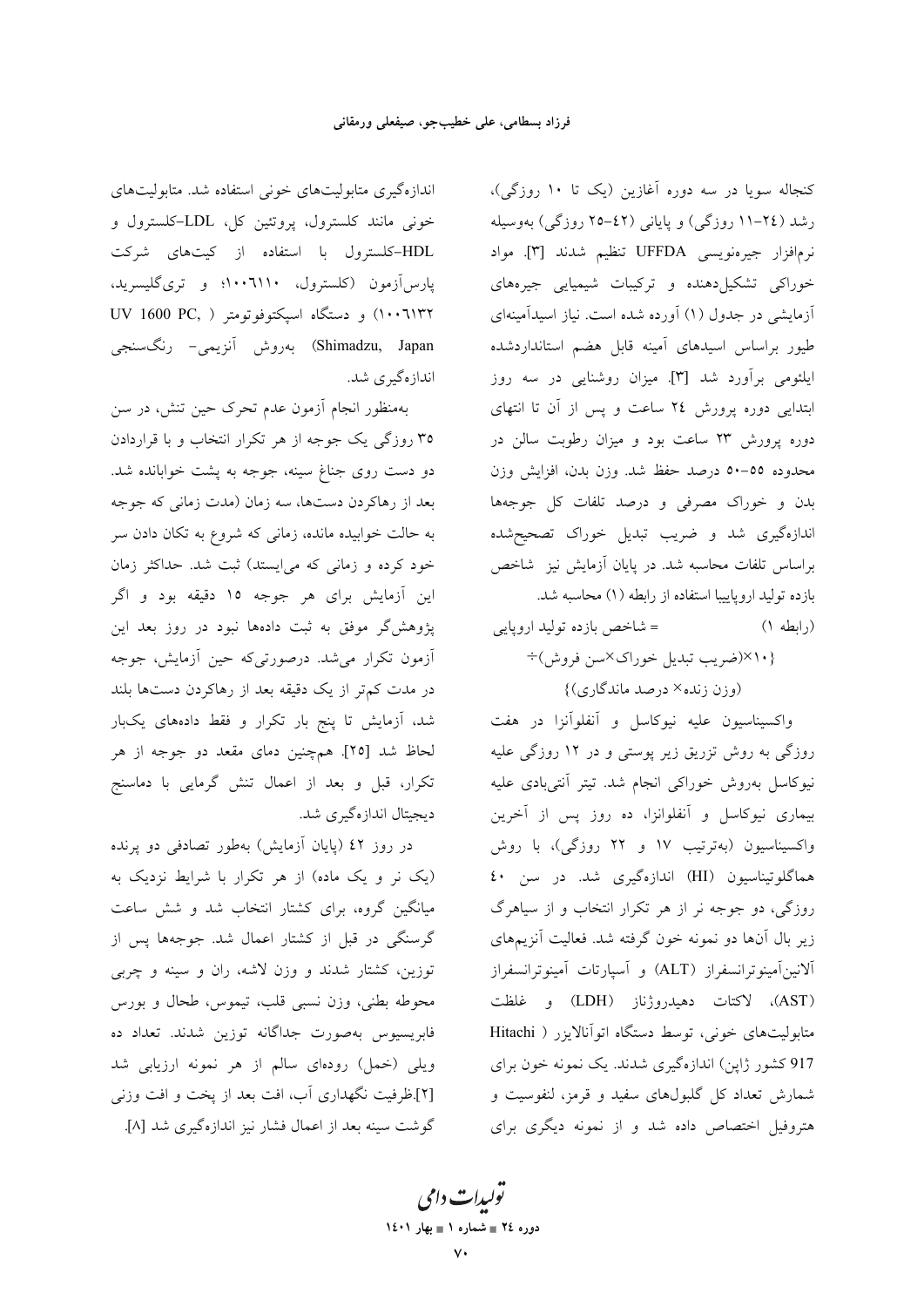| ماده خوراكي                                      | دوره أغازين                         | دوره رشد                                                                     | دوره پایانی                                                        |
|--------------------------------------------------|-------------------------------------|------------------------------------------------------------------------------|--------------------------------------------------------------------|
|                                                  | (یک تا ۱۰ روزگی)                    | (۱۲–۲۵ روزگی)                                                                | (٢٦-٤٢ روزگي)                                                      |
| ذرت                                              | $\circ \text{r} \vee / \cdot \cdot$ | $772/$ .                                                                     | 79V/1                                                              |
| كنجالة سويا (٤٤ درصد پروتئين)                    | $r \circ \cdot / \cdot$             | $rrr_{\ell}/\cdots$                                                          | $772/$ .                                                           |
| روغن گیاهی                                       | $0/$ .                              | $0/$ .                                                                       | $0/$ .                                                             |
| گلوتن ذرت (٦٠ درصد پروتئين)                      | $77/$ .                             | $\cdot/\cdot$                                                                | $\cdot/\cdot$                                                      |
| دى كلسيم فسفات                                   | 12/4                                | 17/7                                                                         | $\lambda$ + / + +                                                  |
| صدف                                              | 11/4                                | $\mathcal{N} \cdot / \Lambda$                                                | $\lambda \cdot / \cdot$                                            |
| بيكربنات سديم                                    | $Y/\cdot$                           | $1/\mathfrak{r}$                                                             | $1/\circ \cdot$                                                    |
| نمک                                              | $Y/\circ \cdot$                     | $Y/9$ .                                                                      | $Y/\Lambda$                                                        |
| مكمل ويتامينه`                                   | $Y/O$ .                             | $Y/O$ .                                                                      | $Y/O$ .                                                            |
| مكمل مواد معدني'                                 | $Y/\circ \cdot$                     | $Y/\circ \cdot$                                                              | $Y/O$ .                                                            |
| دي⊣ل متيونين                                     | Y/T                                 | $Y/\xi$ .                                                                    | $Y/\lambda$                                                        |
| ال-ليزين-هيروكلريد                               | Y/T                                 | $1/\tilde{r}$                                                                | $1/\circ \cdot$                                                    |
| ال-والين                                         | $\cdot/2$                           | $\cdot/\wedge \cdot$                                                         | $\cdot$ / $\cdot$ $\cdot$                                          |
| ال-ترئونين                                       | $\cdot/\Lambda$                     | ۰/٦۰                                                                         | $\cdot$ /0 $\cdot$                                                 |
| تركيب شيميايي                                    |                                     |                                                                              |                                                                    |
| انرژی قابل سوختوساز ظاهری (کیلوکالری در کیلوگرم) | $Y97.$ / $\cdot$                    | $\mathbf{r}\cdot \mathbf{A}\cdot \mathbf{A}\cdot \mathbf{A}\cdot \mathbf{A}$ | $\mathbf{r}\cdot\cdot\mathbf{r}$                                   |
| پروتئين خام (درصد)                               | $\tau\tau/q.$                       | $Y \cdot /70$                                                                | $1\Lambda/T$ 0                                                     |
| ليزين SID <sup>۲</sup> (درصد)                    | 1/77                                | 1/4                                                                          | $\cdot$ /9 $\vee$                                                  |
| متيونين SID (درصد)                               | $\cdot$ /0 $\wedge$                 | $\cdot/29$                                                                   | .722                                                               |
| سيستئين SID (درصد)                               | $\cdot$ / $\tau$ r                  | $\cdot$ /۲۹                                                                  | $\cdot$ /۲٦                                                        |
| متيونين+ سيستئين SID (درصد)                      | $\cdot$ /9)                         | $\cdot$ /VA                                                                  | $\cdot$ /79                                                        |
| ترئونين SID (درصد)                               | $\cdot$ / $\vee$ 9                  | $\cdot / \sqrt{2}$                                                           | $\cdot/71$                                                         |
| والين SID (درصد)                                 | $\cdot$ /9 $\wedge$                 | $\cdot/\lambda$                                                              | $\cdot$ /VV                                                        |
| تريتوفان SID (درصد)                              | $\cdot$ /٢٠                         | $\cdot/\mathrm{V}$                                                           | $\cdot/17$                                                         |
| كلسيم (درصد)                                     | 1/0                                 | $\cdot$ /9 $\cdot$                                                           | $\cdot$ /9 $\cdot$                                                 |
| فسفر قابل استفاده (درصد)                         | $\bullet$ / 0 $\bullet$             | $\cdot/20$                                                                   | $\cdot/20$                                                         |
| سديم (درصد)                                      | $\cdot/\backslash\Lambda$           | $\cdot/\backslash\Lambda$                                                    | $\cdot/\backslash\Lambda$                                          |
| كلر(درصد)                                        | $\cdot$ /۲۳                         | $\cdot$ /۲۳                                                                  | $\boldsymbol{\cdot} / \boldsymbol{\Upsilon} \boldsymbol{\Upsilon}$ |
| أنيون- كاتيون (ميلياكيوالان در كيلوگرم)          | $Y\Sigma$                           | $Y \cdot V / \cdot \cdot$                                                    | 19V/                                                               |
| اسيد لينولئيک (درصد)                             | 1/70                                | 1/70                                                                         | $1/\circ \cdot$                                                    |
|                                                  |                                     |                                                                              |                                                                    |

جدول ۱. مواد خوراکی تشکیلدهنده و ترکیب شیمیایی جیره پایه (گرم در کیلوگرم)

۰۱ هر کیلوگرم مکمل ویتامینی و معدنی به ازای هر کیلوگرم جیره مواد مغذی زیر را تامین کرد: ۱۲۰۰۰ واحدا بین ها ۵۰۰۰ واحد بین|لمللی ویتامین ۵٫ ۱۲۱ واحد بین المللی ویتامین E، ۲ میلیگرم ویتامین K3، ٤ میلیگرم ویتامین B، ۷۰۲، B، به گرم ویتامین B، و ۰/۷۵ میلیگرم اسید فولیک، ۰/۷۵ میلیگرم D-بیوتین، ٤ میلیگرم پیرودوکسین. ۸٤٠ میلیگرم کولین کلراید. ١٢٥/٠ میلیگرم اتوکسی کوئین. ١٠، میلیگرم آهن ٦٠ میلیگرم روی. ٨ میلیگرم مس، ۰/۵ میلیگرم ید. ۰/۲ میلیگرم ید و ۰/۳ میلیگرم سلنیوم.

۲. اسید آمینه قابل هضم استانداردشده ایلئومی.

تولیدات دامی دوره ٢٤ = شماره ١ = بهار ١٤٠١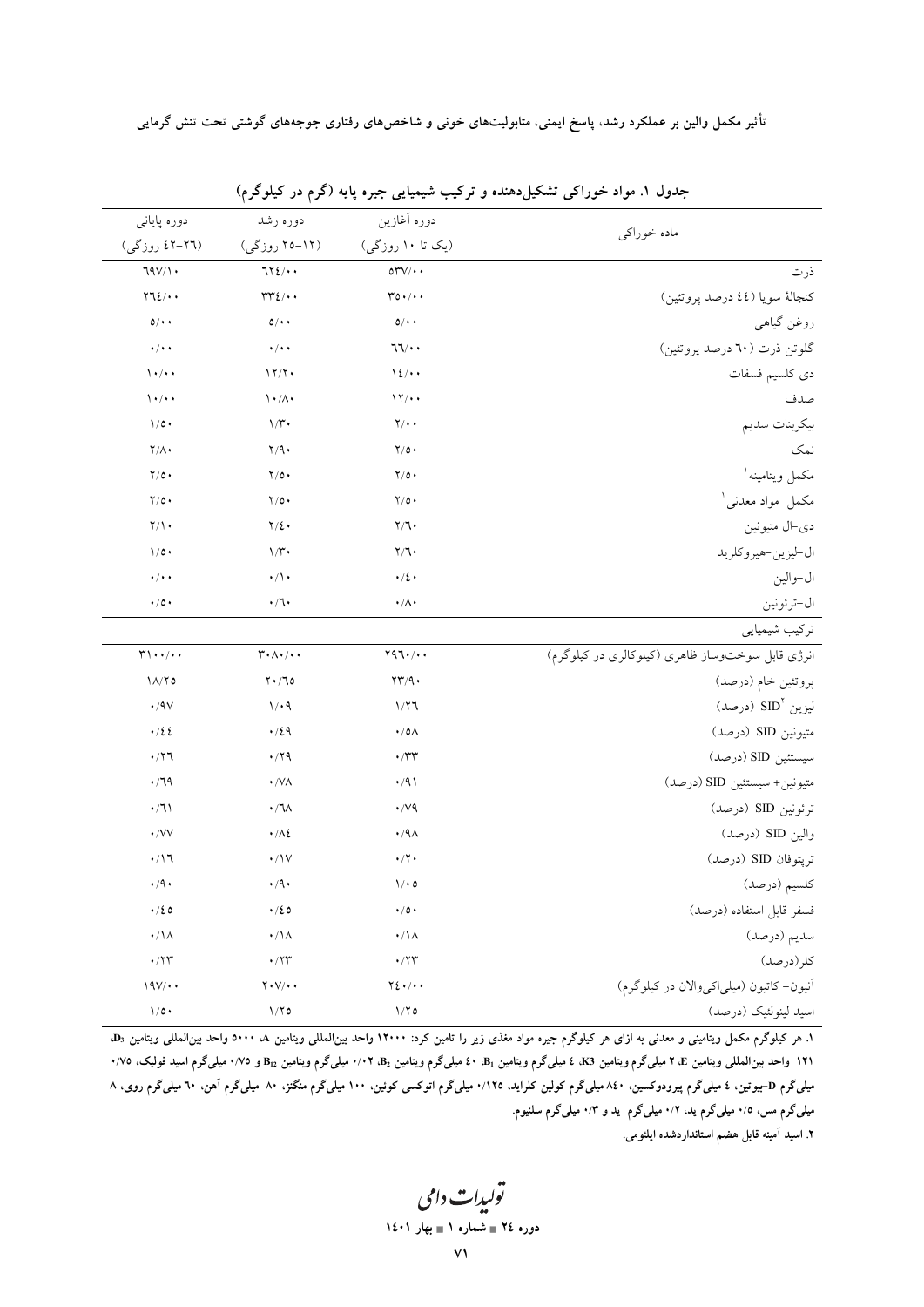#### فرزاد بسطامي، على خطيبجو، صيفعلي ورمقاني

|                                    |                              |                                                       |                                   | جيرههاي أزمايشي                            |                                     |                                                  |                                      |                              |
|------------------------------------|------------------------------|-------------------------------------------------------|-----------------------------------|--------------------------------------------|-------------------------------------|--------------------------------------------------|--------------------------------------|------------------------------|
| P-Value                            | <b>SEM</b>                   | ٦                                                     | $\mathsf{o}\,$                    | ٤                                          | $\mathbf{\breve{r}}$                | $\mathsf{Y}$                                     | $\lambda$                            | دوره                         |
|                                    |                              |                                                       |                                   |                                            |                                     |                                                  |                                      | دوره آغازین (یک تا ۱۱ روزگی) |
| $\cdot/\cdot\cdot$                 | 0/2                          | 290 <sup>a</sup>                                      | $2\Lambda\Upsilon^{bc}$           | 277c                                       | $2Vq^{bc}$                          | 5V <sup>b</sup>                                  | $0 \cdot 2^a$                        | خوراک مصرفی (گرم)            |
| $\cdot / \cdot \wedge$             | $\delta/V$                   | 111                                                   | Y79                               | 09                                         | $\gamma v$ .                        | $Y\gamma V$                                      | ٢٦٤                                  | افزايش وزن بدن (گرم)         |
| $\cdot$ / $\cdot$                  | $\cdot$ / $\cdot$ rr         | $1/\lambda T^b$                                       | $1/\Lambda \cdot b$               | $1/A \cdot b$                              | $1/V\Lambda^b$                      | $1/VV^b$                                         | $1/9 \cdot a$                        | ضريب تبديل خوراك             |
|                                    |                              |                                                       |                                   |                                            |                                     |                                                  |                                      | دوره رشد (۲۵– ۱۲ روزگی)      |
| $\cdot/\cdot\cdot\cdot$ $\Upsilon$ | Y9/A                         | 1447                                                  | $1770^b$                          | $17A0^c$                                   | 1729 <sup>b</sup>                   | $11.0^{bc}$                                      | 120 <sup>7</sup>                     | خوراک مصرفی (گرم)            |
| $\cdot$ / $\cdot$ \                | 17/0                         | $7.7^{bc}$                                            | 7rqb                              | $0\Lambda\xi^{bc}$                         | ٦٩٣ <sup>a</sup>                    | oV1c                                             | $V^{\prime\prime}$ . <sup>a</sup>    | افزايش وزن بدن (گرم)         |
| $\cdot$ / $\cdot$                  | $Y \cdot / Y$                | $\Lambda$ 19 <sup>b</sup>                             | $\Lambda$ ۹ $\Lambda$ b           | $\Lambda\mathfrak{L} \mathfrak{r}^{\rm b}$ | 97 <sup>4</sup>                     | $\Lambda \xi \, \Upsilon^b$                      | $\lambda \cdot \lambda$ <sup>a</sup> | وزن بدن (گرم)                |
| $\cdot$ / $\cdot$                  | $\cdot/\cdot$ ٦٣             | $Y/Y$ <sup>a</sup>                                    | $\gamma/\gamma b$                 | $Y/Y \cdot$ <sup>ab</sup>                  | $1/9\xi$ <sup>c</sup>               | $Y/YZ^a$                                         | $1/99^c$                             | ضريب تبديل خوراك             |
|                                    |                              |                                                       |                                   |                                            |                                     |                                                  |                                      | دوره پایانی (٤٢- ٢٦ روزگی)   |
| $\cdot$ / $\cdot$ 0                | 90/9                         | $\mathbf{Y} \mathbf{V} \cdot \mathbf{L}^{\mathbf{b}}$ | <b>TIVI</b> <sup>b</sup>          | $YUV^b$                                    | $Y$ <sup>o</sup> $Y$ <sup>c</sup>   | <b>YOA9</b> c                                    | <b>YAVE</b> <sup>a</sup>             | خوراک مصرفی (گرم)            |
| $\cdot$ / $\uparrow$ \             | $V\Lambda/\delta$            | 11.44                                                 | 121A                              | 12.9                                       | 1 OVV                               | 1277                                             | 1017                                 | افزايش وزن بدن (گرم)         |
| $\cdot$ / $\cdot$ 0                | $\cdot$ / $\cdot$ $\wedge$ 0 | $\Upsilon/\cdot \Upsilon^a$                           | $1/\Lambda$ 9ab                   | 1/91 <sup>a</sup>                          | $1/7 \cdot c$                       | $\mathcal{N}/\mathcal{N}^{\mathrm{ab}}$          | $1/\lambda\Lambda^{ab}$              | ضريب تبديل خوراك             |
|                                    |                              |                                                       |                                   |                                            |                                     |                                                  |                                      | کل دوره (۱-۶۲ روزگی)         |
| $\cdot/\cdot\cdot$ $\cdot$ $\cdot$ | VT/1                         | $^{\rm b}$ 2097                                       | $^{\rm b}$ { $\lambda$ $\uparrow$ | $^{\rm b}$ { $\zeta$ $\uparrow$ 9          | $^{\rm b}$ <i>k</i> $^{\rm c}$      | $\mathfrak{b}$ { $\mathfrak{r}$ $\mathfrak{r}$ { | $^a$ ٤ $\wedge$ ٣.                   | خوراک مصرفی (گرم)            |
| $\cdot$ / $\cdot$ 0                | <b>JA/A</b>                  | $\gamma \gamma \cdot \gamma^b$                        | $YYYY0^b$                         | <b>TYOY</b> b                              | $\gamma$ o $\xi \cdot$ <sup>a</sup> | <b>YYVO</b> b                                    | $\gamma$                             | وزن بدن (گرم)                |
| $\cdot/\cdot\cdot\vee$             | . / .70                      | $Y \cdot 9^a$                                         | $1/9r^b$                          | $1/9V^{ab}$                                | $1/V1^c$                            | $1/97^b$                                         | 1/97 <sup>b</sup>                    | ضريب تبديل خوراك             |
| $\cdot$ rq                         | Y/Y                          | $\Lambda/\mathfrak{0}$                                | $\mathbf{r}/\mathbf{0}$           | $\sqrt{\cdot}$                             | $\mathbf{r}/\mathbf{0}$             | $\mathbf{r}/\mathbf{0}$                          | 1/9                                  | تلفات (درصد)                 |
| $\cdot$ / $\cdot$ \                | $Y\setminus Y$               | $\mathbf{y}$ .                                        | $\gamma \gamma \xi^{bc}$          | $\gamma$ 00 $\circ$                        | $r_{\xi}$ .                         | $\gamma \gamma^{bc}$                             | $\mathbf{r} \cdot \mathbf{v}^{ab}$   | فاكتور بازده توليد اروپائي   |

جدول ۲. تأثیر سطوح والین جیره بر عملکرد جوجههای گوشتی در دورههای مختلف پرورش

a-c: میانگینهای هر ردیف با حروف غیر مشترک دارای اختلاف معنی دار می باشند (P<۰/۰۵).

## SEM: خطای استاندارد میانگینها

۱) جیره پایه ((دارای بهترتیب ۰/۹۸، ۱/۸۶ و ۰/۷۷ درصد والین قابل هضم در دورههای آغازین، رشد و پایانی و پرورش،یافته در شرایط دمایی توصیهشده سویه راس)، ۲) جیره پایه و پرورش تحت تنش گرمایی)، ۳ تا ۱) جیره پایه + بهترتیب ۵، ۱۰، ۱۵ و ۲۰ درصد مکمل والین بیش تر از نیاز سویه (بهترتیب دارای ۱/۰۳، ۱/۱۸، ۱/۱۳ و ۱/۱۸ درصد والین قابل هضم در کیلوگرم جیره در دوره آغازین، ۱/۸۸، ۱/۹۲، ۱/۹۷، و ۱/۰۱ درصد والین قابل هضم در کیلوگرم جیره در دوره رشد و ۸۱٪۰، ۰/۸۵، ۰/۸۹ و ۰/۹۲ درصد والین قابل هضم در کیلوگرم جیره در دوره پایانی).

تولیدات دامی دوره ٢٤ = شماره ١ = بهار ١٤٠١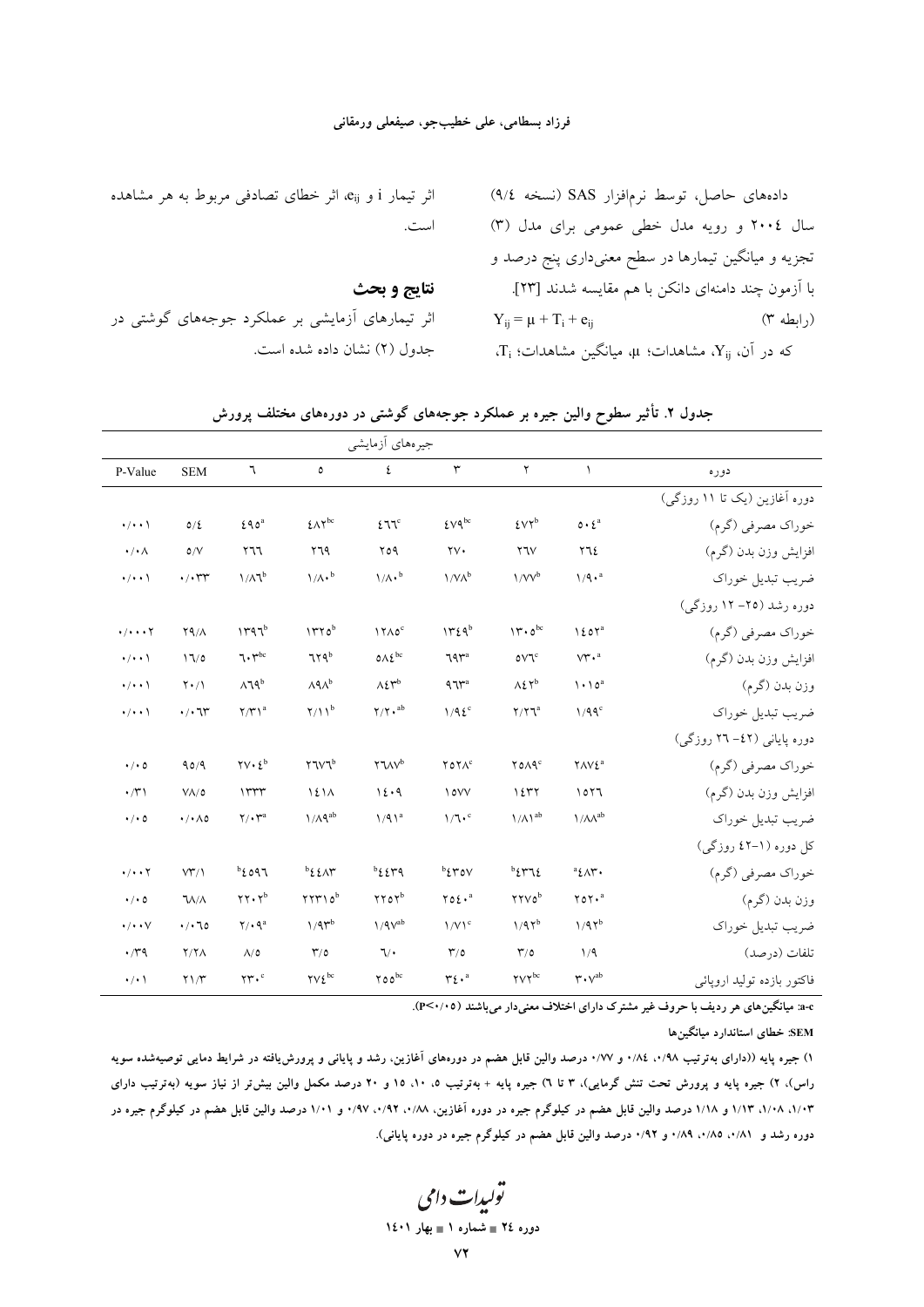شاخهدار جیره بهدلیل رقابت آنتاگونیستی بین لوسین و والين [١٩] يا بين كل اسيدهاى آمينه شاخهدار [٢٠]، میتواند بهعنوان یک عامل تأثیرگذار بر عملکرد جوجههای گوشتی باشد. همچنین بنا به برخی از پژوهشها، رقابت بین این اسیدهای آمینه شاخهدار، می تواند منجر به افزایش نیاز به والین در خوراک مصرفی جوجهها شود [۲۰]. با این حال، پژوهشگران در سال ۲۰۲۱ با مکمل کردن نسبتهای مختلف لوسین، والین و ایزولوسین در سه سطح، گزارش کردند که این اسیدهای آمینه شاخهدار تأثیر معنیداری بر عملکرد جوجههای گوشتی پرورش یافته در شرایط تابستان (دمای ۳۳ درجه با رطوبت نسبی ٦١ درصد) از سن ١٤ تا ٤٢ روزگی نداشته است [١٤] و عدم تأثير افزودن والين يا ساير اسیدهای آمینه شاخهدار بر خوراک مصرفی و وزن بدن جوجهها در سایر پژوهشها نیز گزارش شده است [۱٦].

برخلاف نتایج أزمایش حاضر، گزارش شده است که با افزودن مکمل والین (۸/٤، ۹/۹، ۹/٤، ۹/۹ و ۱۰/٤ گرم بر کیلوگرم بر ماده خشک جیره) به جیره جوجههای گوشتی، بهترین عملکرد (خوراک مصرفی و وزن بدن) در غلظت ٨/٨ گرم بر کیلوگرم حاصل می شود [٢٠]. رشدونمو روده جوجههای گوشتی نیز تحت تأثیر مکمل اسیدهای آمینه شاخهدار (دارای مقادیر مختلف والین) قرار می گیرد [۱۸] که می تواند توضیحدهنده اثرات مثبت والین بر عملکرد جوجههای گوشتی از طریق تأثیرگذاری بر روده و بهبود مورفولوژی روده باشد. همچنین افزودن والین در شرایط پرورش دمایی نرمال و تحت جیرههای کمپروتئین، عملکرد جوجههای گوشتی را افزایش داد [۲]، که ممکن است به نسبت والین به لیزین بین جیرهها مرتبط باشد. گزارش شده است که مقدار والین موردنیاز جوجههای گوشتی در شرایط تنش حرارتی (۸/۸ گرم بر کیلوگرم) و مقدار مناسب نسبت والین به لیزین، برای به

اثر جیرههای آزمایشی بر افزایش وزن بدن در دوره آغازین و پایانی و درصد تلفات کل دوره پرورش معنیدار نبود. در تمام دورههای پرورش، تنش گرمایی سبب کاهش معنیدار خوراک مصرفی جوجههای گوشتی نسبت به گروه پرورش یافته در شرایط عادی شد و افزودن والین به جیره جوجههای تحت تنش، نتوانست میزان خوراک مصرفی را به میزان گروه شاهد عادی افزایش دهد، اما در دوره پایانی افزودن ۱۰، ۱۵ و ۲۰ درصد والین مکمل بیش از نیاز جیره، منجر به بهبود خوراک مصرفی نسبت به گروه شاهد منفی (جیره پایه در شرایط تنش گرمایی) شد (P<۰/۰۵). تنش گرمایی سبب کاهش وزن بدن جوجههای گوشتی گروه شاهد منفی نسبت به گروه شاهد پرورش یافته در شرایط عادی (شاهد مثبت) شد (P<۰/۰۵). در دوره رشد و کل دوره، افزودن پنج درصد والین مکمل بیش از نیاز جیره، منجر به بهبود معنیدار افزایش وزن بدن جوجههای گوشتی نسبت به سایر گروههای پرورش،یافته در شرایط تنش گرمایی شد (P<۰/۰۵)، بهطوریکه مقادیر افزایش وزن در این گروه تفاوتی با پزندگان شاهد نداشت. افزودن والین مکمل به جیره جوجههای تحت تنش گرمایی در دوره آغازین، سبب بهبود ضريب تبديل خوراك شد (P<٠/٠٥)، بهطوریکه مقادیر ضریب تبدیل در گروههای دریافتکننده مکمل والین با مقدار آن در گروه شاهد مثبت تفاوت معنیداری نداشت. در دوره رشد فقط افزودن پنج درصد والین مکمل بیش تر از نیاز جوجههای گوشتی، منجر به بهبود ضریب تبدیل خوراک در مقایسه با شاهد شد (۰/۰۵). تنش گرمایی سبب کاهش معنیدار شاخص بازده تولید اروپایی شد و افزودن پنج درصد والین مکمل بیشتر از نیاز جوجههای گوشتی این شاخص را افزایش داد (جدول ۲: ۰۵/۰۵).

گزارش شده است که پروفایل اسیدهای آمینه

تو<sub>لیدا</sub>ت دامی دوره ٢٤ = شماره ١ = بهار ١٤٠١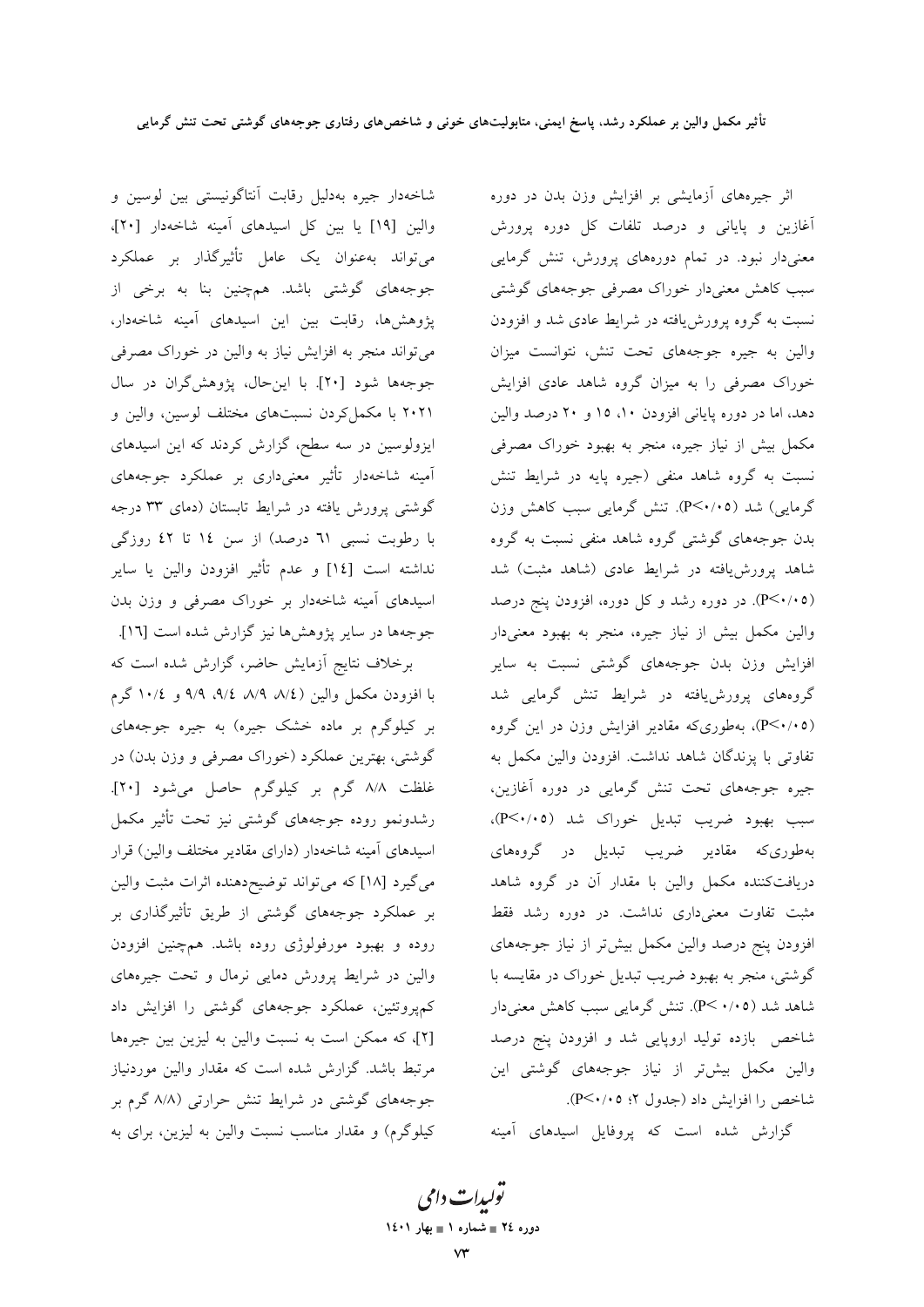حداکثررساندن وزن بدن و عضله سینه ۰/۷۹ می باشد [۲۰] و در آزمایش حاضر، مقدار والین جیره پایه ۰/۹ درصد یا نُه گرم بر کیلوگرم بود و نسبت والین به لیزین در جیره پایه ۰/۷۹ بود که بیشتر از مقدار بهکاررفته در یژوهشهای سایرین بود و پنج درصد مکمل سازی والین (۰/۹۵ درصد جیره) به بیش از نیازهای جوجه گوشتی در مقايسه با شاهد تأثير مثبتي بر عملكرد داشته است. فرض ما بر این بود که با افزایش دما و بروز تنش گرمایی نیاز والین افزایش خواهد یافت، اما نتایج نشان داد که حداقل در شرايط اين آزمايش مقدار والين جيره يايه كافي است و والين مازاد تأثيري بر بهبود عملكرد طيور ندارد.

اعمال تنش گرمایی سبب کاهش درصد لاشه، بورس فابرسیویس، طحال و تیموس جوجههای گوشتی شد (جدول ٣) و افزودن مكمل والين تأثيري بر بهبود وزن نسبی این اندامها نداشت. پرورش در تنش گرمایی یا افزودن والين تأثير معنىداري بر وزن نسبي ران و چربي حفره بطنی نداشت. در رابطه با تأثیر تیمارهای آزمایشی

بر وزن سینه و کبد، روند مشخصی در بین تیمارها وجود نداشت، اگرچه تغذیه جیره دارای ۱۵ درصد والین مکمل منجر به کاهش درصد سینه جوجههای گوشتی تحت تنش گرمایی نسبت به جیره شاهد مثبت و جیره دارای ده درصد مکمل والین شد (P < ۰/۰۵).

گزارش شده است که در شرایط تنش گرمایی، جوجههای گوشتی دریافتکننده جیره دارای یک درصد والین، ١/٢٥ درصد لوسین و ١/٢٥ درصد ایزولوسین گرم بر کیلوگرم ماده خشک جیره، دارای عضله سینه کوچکتر و ماده خشک گوشت سینه کمتری نسبت به جيره شاهد (جيره بدون افزودني اسيدهاي آمينه شاخهدار) بودند [١٤]. مكمل كردن والين جيره (پنج درصد بيش تر از نیاز سویه) منجر به افزایش درصد لاشه جوجههای گوشتی نسبت به سایر تیمارهای تحت تنش گرمایی شد، اما بر درصد عضلات سینه و ران تأثیر نداشت؛ حتی با افزایش والین جیره (۱۵ درصد بیش; از نیاز سویه) درصد عضله سينه كاهش بافت.

|                               |                        |                                                 | جيرههاي أزمايشي                                 |                                                |                                   |                                  |                                        |                       |
|-------------------------------|------------------------|-------------------------------------------------|-------------------------------------------------|------------------------------------------------|-----------------------------------|----------------------------------|----------------------------------------|-----------------------|
| P-Value                       | <b>SEM</b>             | ٦                                               | ٥                                               | ٤                                              | ٣                                 |                                  |                                        | صفات                  |
| $\cdot/\cdot\cdot$ $\Upsilon$ | $\cdot$ /V \           | $70/7^{bc}$                                     | $70/7^{bc}$                                     | 70/T                                           | $\mathcal{N}/\cdot^b$             | 72/7                             | $79/1^a$                               | ىازدە لاشە (درصد)     |
| .79                           | $\cdot$ / $\sqrt{ }$   | $\mathbf{r} \cdot \mathbf{r}$                   | YQ/A                                            | $\mathsf{Y}\Lambda/\bullet$                    | $\mathbf{r} \cdot / \mathbf{1}$   | $\mathbf{r} \cdot \mathbf{v}$    | $\mathbf{r} \cdot \mathbf{r}$          | ران (درصد)            |
| $\cdot$ / $\cdot$ 2           | $\cdot/\lambda\lambda$ | $\mathsf{r}\mathsf{v}/\mathsf{v}^{\mathrm{ab}}$ | $\mathbf{r} \mathbf{1}/\mathbf{r}^{\mathrm{b}}$ | $\mathbf{Y}^{\mathbf{q}}/\Lambda^{\mathbf{a}}$ | $\Upsilon\Lambda/\xi^{ab}$        | $\Upsilon V/\lambda^{ab}$        | $\mathsf{Y} \mathsf{V} / \mathsf{V}^a$ | سينه (درصد)           |
| $\cdot/\cdot\cdot$ $\vee$     | $\cdot$ / $\cdot$ VA   | $1/\Lambda \Upsilon^b$                          | $1/V \cdot b$                                   | $Y/\cdot 7^a$                                  | $1/VV^b$                          | $1/\Lambda\Lambda^{ab}$          | $Y / \cdot 9^a$                        | كبد (درصد)            |
| $\cdot$ /19                   | .719                   | 1/V <sub>9</sub>                                | $1/\circ \cdot$                                 | 1/79                                           | $Y/\cdot$ .                       | $Y/\cdot Y$                      | $Y/\cdot Y$                            | چربی حفره بطنی (درصد) |
| $\cdot/\cdot\cdot$            | $\cdot/\cdot\cdot$ 9   | $\cdot/\cdot 7^b$                               | $\cdot/\cdot\sqrt{d}$                           | $\cdot/\cdot 7^b$                              | $\cdot/\cdot \wedge^{\mathrm{b}}$ | $\cdot$ / $\cdot$ 9 <sup>b</sup> | $\cdot$ /19 <sup>a</sup>               | بورس فابرسيوس (درصد)  |
| $\cdot/\cdot$ 0)              | $\cdot/\cdot\cdot\vee$ | $\cdot/\mathcal{N} \cdot \mathbf{b}$            | $\cdot$ / $\cdot$ 9 <sup>b</sup>                | $\cdot/\lambda$ .                              | $\cdot/\mathcal{L}$               | $\cdot$ / $\cdot$ 9 <sup>b</sup> | $\cdot/\mathcal{V}^a$                  | طحال (درصد)           |
| $\cdot/\cdot\cdot$            | $\cdot/\cdot$ \ \      | $\cdot/\mathrm{11^{bc}}$                        | $\cdot / \cdot \wedge^c$                        | $\cdot$ / $\cdot$ $\mathsf{A}^{\circ}$         | $\cdot$ / $\cdot$ 9 <sup>c</sup>  | $\cdot/\lambda\,i^b$             | $\cdot$ /0 $\mathsf{Y}^{\mathrm{a}}$   | تيموس (درصد)          |

جدول ٣. تأثیر جیرههای آزمایشی بر صفات لاشه جوجههای گوشتی

.a-c: میانگینهای هر ردیف با حروف غیر مشترک دارای اختلاف معنیدار میباشند (٢<٠/٠٥).

SEM: خطای استاندارد میانگینها

۱) جبره پایه ((دارای بهترتیب ۰/۹۸، ۱/۸۶ و ۰/۷۷ درصد والین قابل هضم در دورههای آغازین، رشد و پایانی و پرورش یافته در شرایط دمایی توصیه شده سویه راس)، ۲) جیره پایه و پرورش تحت تنش گرمایی)، ۳ تا ۲) جبره پایه (تیمار ۲) + بهترتیب ۰، ۱۰، ۱۵ و ۲۰ درصد مکمل والین بیش تر از نیاز سویه (بهترتیب دارای ۱/۱۳، ۱/۱۸، ۱/۱۳ و ۱/۱۸ درصد والین قابل هضم در کیلوگرم جیره در دوره آغازین، ۱/۸۸، ۱/۹۲، ۱/۹۷، درصد والین قابل هضم در کیلوگرم جیره در دوره رشد و ۸۱/۰، ۸۵/۰، ۰/۸۹، و ۰/۹۲ درصد والین قابل هضم در کیلوگرم جیره در دوره پایانی).

تو*لیدات دامی* دوره ٢٤ = شماره ١ = بهار ١٤٠١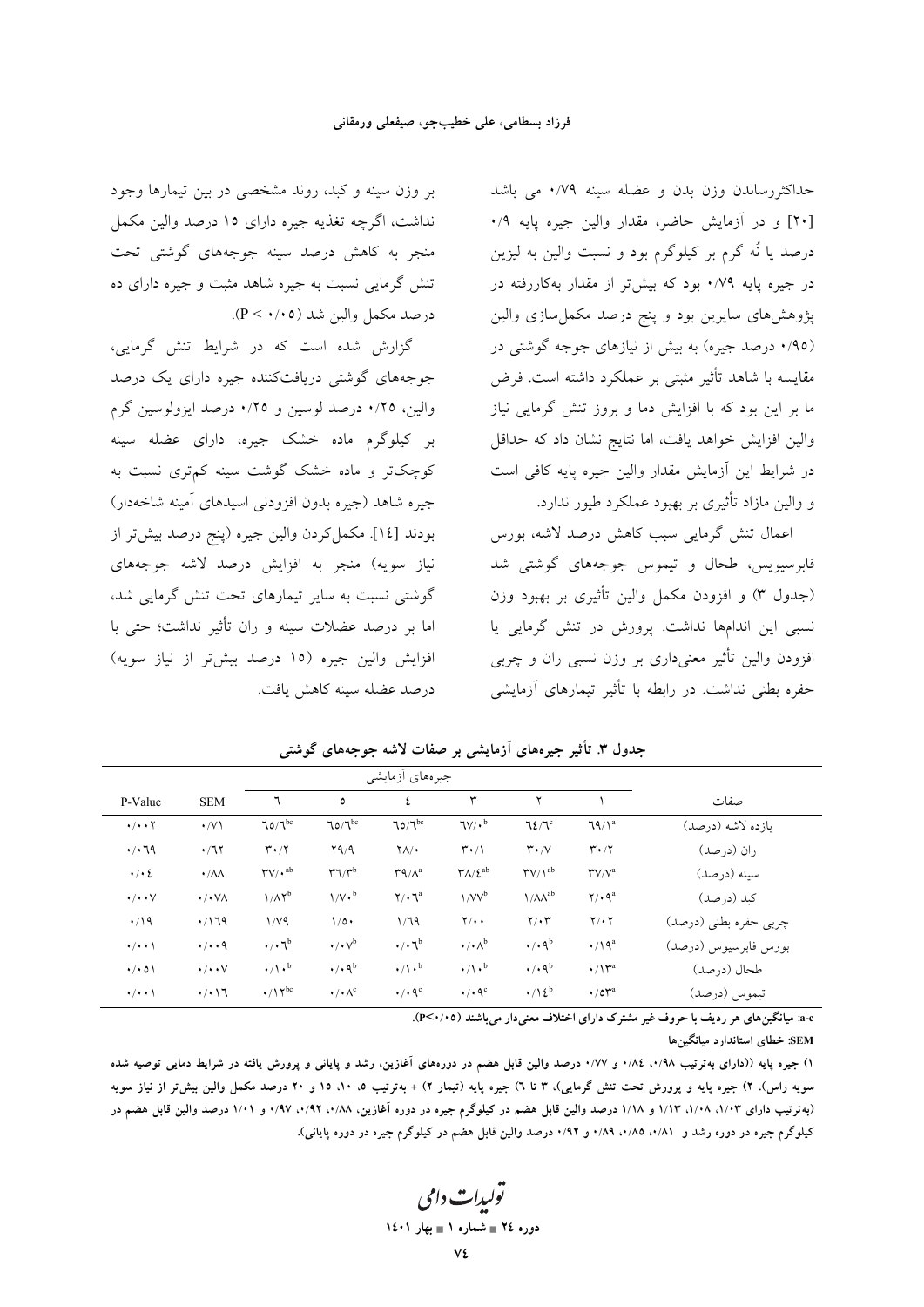دهیدروژناز نسبت به گروه شاهد مثبت شد (۴/۰۵). همچنین افزودن مکمل والین به جیره جوجههای تحت تنش گرمایی، سبب کاهش معنیدار کلسترول سرم شد (P+/+0). گزارش شده است که مکمل والین در شرایط غیر تنش گرمایی، منجر به افزایش غلظت آلبومین و یروتئین کل سرم جوجههای گوشتی شد [۷]، اما در رابطه با تأثیر والین بر متابولیتها و آنزیمهای سرمی جوجههای گوشتی، نتایج کافی برای مقایسه وجود نداشت. در رابطه با فعالیت آنزیم آلانین آمینوترانسفراز، تنش گرمایی سبب کاهش فعالیت این آنزیم نسبت به گروه شاهد منفی شد، اما افزودن ۲۰ درصد مکمل والین سبب افزایش فعالیت این آنزیم در مقایسه با شاهد شد (P<۰/۰۵)، بهطوریکه با گروه شاهد مثبت از لحاظ آماری تفاوت معنیداری نداشت. تنش گرمایی بر متابولیسم پروتئین در سلولهای بدن تأثیر میگذارد. بهطوریکه تأثیر آن بر تجزیه و تخریب عضلات مختلف و تغییرات گوشت لخم ممکن است متفاوت باشد. ظرفیت سنتز RNA/DNA در یروتئین عضلات تحت تأثير تنش گرمايي قرار ميگيرد و تجزيه پروتئين عضلات به واسطه افزايش غلظت كورتيكوسترون خون، منجر به افزایش مارکرهایی مانند افزایش کراتینین و اوریک اسید خون میشود [۲۱]. یکی از دلایل کاهش غلظت پروتئین کل در سرم جوجههای گوشتی، ممکن است فعال شدن مسير هورموني هييوتالاموس أدرنال در اثر تنش گرمایی و کاهش جذب پروتئین و افزایش تجزیه پروتئین و کاهش ساخت پروتئین و کاهش اسیدهای آمینه آزاد خون بهویژه اسیدهای آمینه شاخهدار در بدن جوجهها باشد [۲۱].

اثر تیمارهای آزمایشی بر درصد لوکوسیتهای خون و تيتر أنتي بادي عليه نيوكاسل و أنفلوأنزا در ٢٠ روز پس از واکسیناسیون و گلبول قرمز خون گوسفند در جدول (٥) نشان داده شده است. نتایج پژوهش حاضر نشان داد که مکمل والین در تحریک سنتز پروتئین و افزایش درصد لاشه و سینه جوجههای گوشتی نقش مثبتی نداشته است، که با نتایج پژوهشهای پیشین نیز همخوانی دارد [۱] و پژوهشگران دلیل این مسأله را آنتاگونیسم بین والین و ایزولوسین عنوان كردماند زيرا افزايش لوسين جيره منجر به تخريب والین و ایزولوسین در بدن شده و ازآنجاکه اسیدهای آمینه شاخهدار در سنتز پروتئین عضلات نقش دارند، از این طريق درصد عضلات كاهش مي يابد [٢٠]. علاوه بر اين، نیاز والین برای تکثیر سلولهای عضلانی در جوجههای گوشتی در مراحل رشد، ممکن است با بالا رفتن دما در فصل تابستان افزایش پابد و پروتئین سازی کاهش یافته و درصد عضلات ران و سينه كاهش يابد [١٤]. تفاوت در نتايج بهدستآمده توسط پژوهشگران مختلف مىتواند بهدلیل تفاوت در سویه و سن جوجهها در زمان کشتار، نسبت والین و ایزولوسین به لیزین جیرهها [۲] و شدت تنش حرارتی باشد. در اثر تنش گرمایی، سنتز پروتئین در عضله سینه بیشتر از عضله ران کاهش می یابد که ممکن است به متابولیسم اکسیداتیو بیشتر در عضله ران و متابولیسم گلیکولیتیک بیشتر در عضله سینه مربوط باشد  $\lceil \mathcal{M} \rceil$ 

اثر جیرههای آزمایشی بر غلظت متابولیتهای خونی و فعالیت آنزیمی جوجههای گوشتی در جدول (٤) نشان داده شده است. غلظت ترىگليسريد، LDL-كلسترول، HDL-کلسترول، آلبومین، کراتینین و فسفر و فعالیت أنزيمي أسپارتات أمينوترانسفراز تحت تأثير دماي سالن يا افزودن مكمل والين به جيره جوجههاي گوشتي تحت تنش گرمایی قرار نگرفت.

با این حال، اعمال تنش گرمایی سبب کاهش غلظت کلسترول، پروتئین کل و کلسیم و فعالیت آنزیم آلکالین فسفاتاز سرمى وافزايش فعاليت آنزيمي لاكتات

تولیدات دامی دوره ٢٤ ≡ شماره ١ ≡ بهار ١٤٠١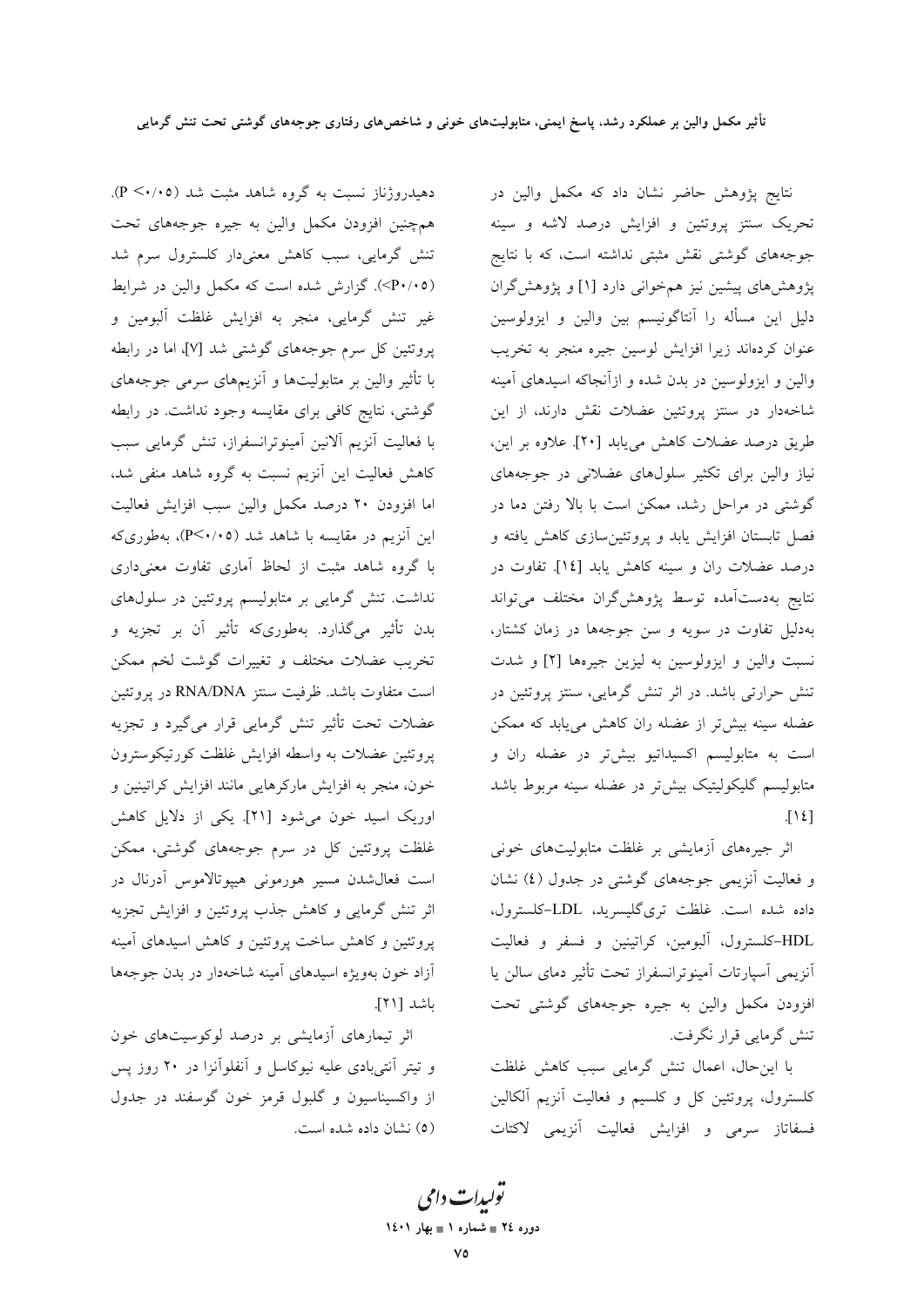|                                     |                      |                                            |                                      | جیر ہہای ازمایشی                          |                                                 |                                     |                                                 |                                                             |
|-------------------------------------|----------------------|--------------------------------------------|--------------------------------------|-------------------------------------------|-------------------------------------------------|-------------------------------------|-------------------------------------------------|-------------------------------------------------------------|
| P-Value                             | <b>SEM</b>           | ٦                                          | ٥                                    | ٤                                         | ٣                                               | ۲                                   |                                                 | فراسنجه                                                     |
| $\cdot/\cdot\cdot$                  | O/O                  | 9.6                                        | $\mathcal{N} \cdot \mathcal{N}^b$    | $\mathcal{N} \cdot \mathcal{N}^{\rm b}$   | $\mathcal{L} \cdot \cdot$ <sup>b</sup>          | $\mathcal{N}^a$                     | 125 <sup>b</sup>                                | کلسترول (میلی گرم بر دسی لیتر)                              |
| $\cdot$ /0 $\wedge$                 | $V/\lambda$          | ٧٦                                         | $\vee\uparrow$                       | ٧V                                        | ۸٦                                              | $\wedge$                            | ٦٨                                              | تری گلیسرید (میلی گرم بر دسیلیتر)                           |
| $\cdot$ /۳۲                         | $\Upsilon/0$         | 7.7.                                       | 00/7                                 | 7.                                        | $0 \cdot / \cdot$                               | 00/                                 | 02/7                                            | LDL-کلسترول (میل <sub>ی</sub> گرم بر دس <sub>می</sub> لیتر) |
| $\cdot/17$                          | Y/90                 | $\Gamma\backslash P$                       | $\Upsilon \Upsilon / \Lambda$        | $\mathsf{r}\circ\wedge$                   | $\frac{1}{2}V/\Lambda$                          | $Y\Lambda/Y$                        | $Y\Sigma/Y$                                     | HDL-کلسترول (میلیگرم بر دسی[لیتر)                           |
| $\cdot/\cdot\cdot$                  | $\cdot/11$           | $\mathbf{Y}/\Lambda^\mathrm{b}$            | $\mathsf{r}/\mathsf{r}^{\mathsf{b}}$ | $Y/9^b$                                   | $Y/9^b$                                         | $Y/9^b$                             | $\sqrt{7}$                                      | پروتئین کل (گرم بر دسیلیتر)                                 |
| $\cdot$ /۳ $\vee$                   | $\cdot/\cdot$ $\vee$ | $\frac{1}{V}$                              | $\frac{1}{V}$                        | $1/\xi$ .                                 | 1/07                                            | $1/0\Lambda$                        | 1/07                                            | آلبومین (میلیگرم بر دسیلیتر)                                |
| $\cdot/\cdot\cdot$                  | $\cdot/17$           | 1/17                                       | 1/07                                 | $1/\nu$ ٦                                 | 1/17                                            | 1/77                                | $\cdot/\sqrt{2}$                                | کراتینین (میلیگرم بر دسیلیتر)                               |
| $\cdot/\cdot\cdot$                  | $1/\cdot V$          | $\mathbf{r} \cdot \mathbf{v}^{\mathrm{d}}$ | $29/7^a$                             | $27/7^a$                                  | 27/16                                           | $\mathbf{r} \mathbf{v}$             | $10/Y^c$                                        | اسید اوریک (میلی گرم بر دسی لیتر)                           |
| $\cdot/\cdot\cdot\}$                | $\cdot$ /۲٦          | $V/Y^b$                                    | $V/Y^b$                              | $V/Y^b$                                   | $V/\Lambda^b$                                   | $V/\Lambda^b$                       | $\Lambda/\mathfrak{0}^a$                        | كلسيم (ميلي گرم بر دسي ليتر)                                |
| $\cdot/\lambda$                     | $1/\xi$              | $\Lambda$ /۹                               | $\Lambda/\Lambda$                    | $\Lambda/\Lambda$                         | 9/1                                             | 9/0                                 | 177                                             | فسفر (میلیگرم بر دسمیلیتر)                                  |
|                                     |                      |                                            |                                      |                                           |                                                 |                                     |                                                 | فعالیت أنزیمی (واحد در لیتر)                                |
| $\cdot/\lambda$                     | $\Lambda$ 2/2        | rogb                                       | $\mathsf{r} \cdot \mathsf{v}_p$      | $r_{\xi}$ .                               | $\epsilon \cdot \delta^b$                       | ۲۹۳                                 | $Y00^a$                                         | الكالين فسفاتاز                                             |
| $\cdot/\cdot\cdot$                  | 2/7                  | $\cdot \circ$                              | $\mathcal{N}$                        | $\cdot$ {                                 | $\mathcal{U}$                                   | 111                                 | ۲٦۰                                             | أسيارتات أمينوترانسفراز                                     |
| $\cdot$ / $\cdot$ $\uparrow$ $\vee$ | $\cdot/\Lambda$ 0    | $\pmb{\xi}/\Lambda^{ab}$                   | $\mathbf{Y}/\mathbf{Y}^{\text{bc}}$  | $\Upsilon/\Lambda^{\rm bc}$               | $\gamma/\gamma^{bc}$                            | $\Upsilon/\cdot$ <sup>c</sup>       | $O/\mathbb{I}^a$                                | ألانين أمينوترانسفراز                                       |
| $\cdot/\cdot\cdot$                  | 19/7                 | $\mathbf{r}$ 97 <sup>a</sup>               | $\mathsf{Y\wedge L}^a$               | $\mathsf{r}\wedge\mathsf{r}^{\mathrm{a}}$ | $\mathsf{r}_\mathsf{A} \mathsf{q}^{\mathrm{a}}$ | $\mathbf{r} \circ \cdot \mathbf{r}$ | $\mathsf{r} \mathsf{q} \mathsf{r}^{\mathsf{b}}$ | لاكتات دهيدروژناز                                           |

جدول ٤. تأثیر جیرههای آزمایشی بر متابولیتهای خونی جوجههای گوشتی

a-c: میانگینهای هر ردیف با حروف غیر مشترک دارای اختلاف معنی دار می باشند (٢<٠/٠٥).

SEM: خطای استاندارد میانگینها

۱) جیره پایه (دارای ۱٬۹۸ درصد والین قابل هضم و پرورش یافته در شرایط دمایی توصیهشده سویه راس). ۲) جیره پایه (دارای ۱٬۹۸ درصد والین قابل هضم و پرورش یافته تحت تنش گرمایی)، ۳ تا ۱) جیره پایه (تیمار ۲) + بهترتیب ۵، ۱۰، ۱۵ و ۲۰ درصد مکمل والین بیش تر از نیاز سویه (بهترتیب دارای ۱/۰۳، ۱/۰۸، ۱/۱۳ و ۱/۱۸ درصد والین قابل هضم در کیلوگرم جیره در دوره آغازین، ۱/۸۸، ۰/۹۲، ۱/۰۷ و ۱/۰۱ درصد والین قابل هضم در کیلوگرم جیره در دوره رشد و ۸۱/۰، ۰/۸۵، ۰/۸۹ و ۰/۹۲ درصد والین قابل هضم در کیلوگرم جیره در دوره پایانی).

|                                 |                                                  |                           |                               | جیرەهای أزمایشی                      |                            |                                      |                                |                    |  |  |  |  |  |  |
|---------------------------------|--------------------------------------------------|---------------------------|-------------------------------|--------------------------------------|----------------------------|--------------------------------------|--------------------------------|--------------------|--|--|--|--|--|--|
| دوره                            |                                                  |                           | ٣                             | ٤                                    | ٥                          | ٦                                    | <b>SEM</b>                     | $P-Value$          |  |  |  |  |  |  |
| گلبول قرمز (۱۰ <sup>۷</sup> ۱۰) | $Y/Y^b$                                          | $\Upsilon/\xi^a$          | $\mathbf{r}/\mathbf{o}^a$     | $\mathbf{r}/\mathbf{r}^{\mathrm{a}}$ | $\Upsilon/\xi^a$           | $\mathbf{r}/\mathbf{r}^{\mathrm{a}}$ | $\cdot/17$                     | $\cdot/\cdot\cdot$ |  |  |  |  |  |  |
| گلبول سفید (۱۰ <sup>۷</sup> ۱۰) | $V/\mathsf{Q}^a$                                 | $O/Q^d$                   | 7/2                           | $7/\xi$ <sup>c</sup>                 | $V^{\text{cd}}$            | $V/\Lambda^b$                        | $\cdot$ /17                    | $\cdot$ / $\cdot$  |  |  |  |  |  |  |
| لنفوسيت (درصد)                  | $V\ell/V^c$                                      | $O(1/\sqrt{c})$           | $7\lambda/\cdot^d$            | $V \Upsilon^c$                       | $\Lambda$ Y/0 <sup>b</sup> | $\Lambda$ $V^a$                      | $\cdot$ /v٩                    | $\cdot/\cdot\cdot$ |  |  |  |  |  |  |
| هتروفيل (درصد)                  | $Y\S$ / $V^c$                                    | $\mathbf{r}$ $\mathbf{r}$ | $\Upsilon \Lambda / \delta^c$ | 19/Y <sup>d</sup>                    | $12/r^c$                   | $\cdot$ /0 <sup>c</sup>              | 1/77                           | $\cdot/\cdot\cdot$ |  |  |  |  |  |  |
| نسبت هتروفیل به لنفوسیت         | $\cdot$ / $\mathsf{r}$ $\mathsf{r}$ $\mathsf{r}$ | $\cdot$ /0 $V^a$          | $\cdot/27^b$                  | $\cdot/2 \cdot d$                    | $\cdot/\mathcal{V}^c$      | $\cdot/\mathrm{M}^{\mathrm{e}}$      | $\cdot$ / $\cdot$ $\uparrow$ \ | $\cdot/\cdot\cdot$ |  |  |  |  |  |  |
| تيتر أنتىبادى                   |                                                  |                           |                               |                                      |                            |                                      |                                |                    |  |  |  |  |  |  |
| نيوكاسل                         | $\Upsilon/\cdot$                                 | 1/77                      | $\sqrt{\cdot \cdot}$          | $1/\nu$                              | $1/\circ \cdot$            | $1/\cdot$                            | $\cdot$ /۳۲۲                   | $\cdot$ /19        |  |  |  |  |  |  |
| أنفلوأنزا                       | 1/VJ <sup>a</sup>                                | $\frac{2}{3}$             | $2/\Upsilon \mathcal{L}^a$    | $2/\Upsilon \mathcal{L}^a$           | $\gamma/\nu \tau^{ab}$     | 2/T <sup>a</sup>                     | $\cdot$ /٤ $\wedge$            | $\cdot/\cdot\cdot$ |  |  |  |  |  |  |

جدول ٥. تأثیر جیرههای آزمایشی بر تیتر آنتیpادی علیه ویروس نیوکاسل و آنفلوآنزا و جمعیت سلولهای خونی جوجههای گوشتی

a-c: میانگینهای هر ردیف با حروف غیر مشترک دارای اختلاف معنیدار می باشند (P<۰/۰۵).

SEM: خطای استاندارد میانگینها.

۱) جیره پایه (دارای ۰/۹۸ درصد والین قابل هضم و پرورش یافته در شرایط دمایی توصیهشده سویه راس)، ۲) جیره پایه (دارای ۸۸/۰ درصد والین قابل هضم و پرورش یافته تحت تنش گرمایی)، ۳ تا ۱) جیره پایه (تیمار ۲) + بهترتیب ۵، ۱۰، ۱۵ و ۲۰ درصد مکمل والین بیش تر از نیاز سویه (بهترتیب دارای ۱/۰۳). ۱/۰۸، ۱/۱۳ و ۱/۱۸ درصد والین قابل هضم در کیلوگرم جیره در دوره آغازین، ۰/۹۸، ۰/۹۲، ۰/۹۷ و ۱/۰۱ درصد والین قابل هضم در کیلوگرم جیره در دوره رشد و ۸۱/۰، ۰/۸۵، ۰/۸۹ و ۰/۹۲ درصد والین قابل هضم در کیلوگرم جیره در دوره پایانی).

تولیدات دامی دوره ٢٤ ∎ شماره ١ ∎ بهار ١٤٠١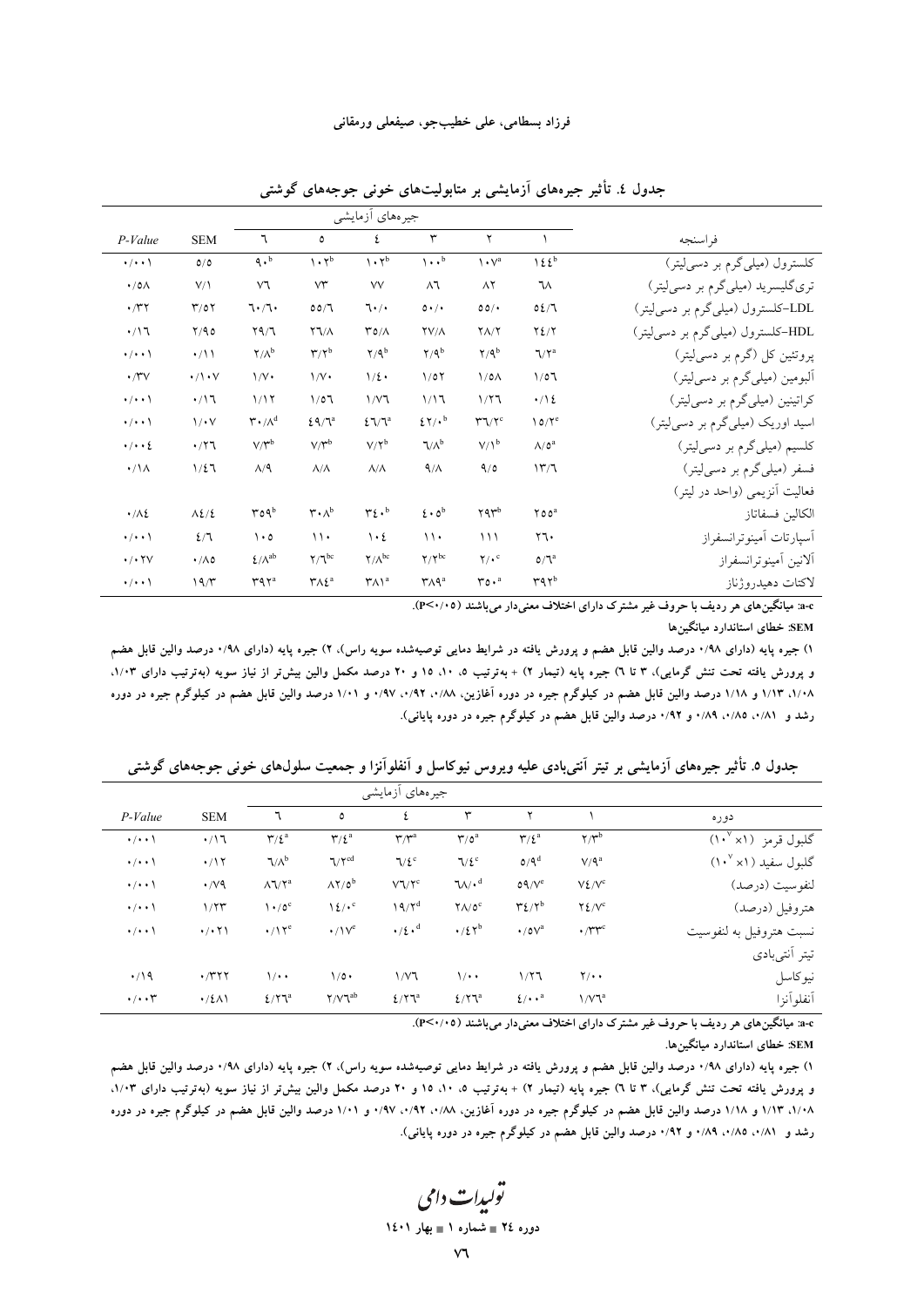نتايج نشان داد كه تنش گرمايي سبب افزايش تعداد گلبول قرمز و کاهش تعداد گلبولهای سفید خون جوجههای گوشتی تحت تنش شد و افزودن مکمل والین تأثیری بر تعداد گلبول قرمز نداشت، اما تعداد گلبولهای سفید خون جوجههای گوشتی دریافتکننده والین در مقايسه با گروه شاهد افزايش يافت (P <٠/٠٥).

در مقایسه با گروه شاهد مثبت، تنش گرمایی سبب کاهش درصد لنفوسیت و افزایش درصد هتروفیل خون و نسبت هتروفیل به لنفوسیت جوجههای گوشتی شد و افزودن والین به صورت وابسته به دوز، سبب افزایش درصد لنفوسیت و کاهش هتروفیل و نسبت هتروفیل به ا<br>لنفوسیت شد (۴٬۰۰۵). تیمارهای آزمایشی (دمای سالن یا مکمل والین در شرایط تنش گرمایی) بر تیتر آنتیبادی علیه ویروس نیوکاسل و آنفلوآنزا تأثیر نداشت. گزارش شده است که تنش گرمایی سبب کاهش درصد لنفوسیت و افزایش درصد هتروفیل و نسبت هتروفیل به لنفوسیت .<br>خون جوجههای گوشتی شد که از شاخصهای بروز تنش گرمایی در جوجههای گوشتی است [۱۵]. قرار گرفتن در معرض تنش گرمایی علاوه بر تأثیر منفی بر عملکرد جوجههای گوشتی، باعث سرکوب پاسخ ایمنی و افزایش حساسیت گلهها به بیماریها میشود.

همسو با نتایج آزمایش حاضر، گزارش شده است که افزودن مكمل والين به جيره جوجههاي گوشتي، تأثير .<br>معنیداری بر تیتر آنتیبادی علیه نیوکاسل و گلبول قرمز گوسفندی نداشت [۲]. درحالی که برخلاف نتایج آزمایش حاضر، پژوهشگران گزارش کردند که ۱/٦ گرم بر كيلوگرم مكمل والين تيتر أنتي بادي عليه ويروس نيوكاسل را افزايش داد [١١].

اثر تیمارهای آزمایشی بر صفات کیفیت گوشت، دمای مقعد و تست عدم تحرک (Tonic Immobility) در جدول (٦) آورده شده است. قرارگرفتن جوجههای گوشتی در

معرض تنش گرمایی منجر به افزایش افت وزن در اثر فشار گوشت سینه شد (P<۰/۰۵) و افزودن ۲۰ درصد مکمل والين بيش تر از نياز سويه، افت وزن عضله سينه در اثر يختن و افت وزن عضله سینه بعد از نگهداری را در تیمارهای تحت تنش کاهش داد، بهطوریکه مقادیر این صفات در این گروه در مقایسه با این مقادیر در گروه شاهد مثبت، تقریباً مشابه بود. در رابطه با تأثیر تیمارهای آزمایشی بر شاخص رفتاری تنش، نتایج نشان داد که تیمارهای اَزمایشی تأثیری بر مدت زمان تکاندادن سر بعد از اعمال تنش نداشت، اما مدت زمانی که طول کشید تا جوجهها توانایی نشستن یا ایستادن را پیدا کنند، در اثر تنش گرمایی افزایش یافت. افزودن مكمل والين نتوانست اين فراسنجههاى معرف تنش را بهبود داده و از اثرات تنش گرمایی بر رفتار جوجهها کم کند. در مقایسه با گروه شاهد عادی، تنش گرمایی چه قبل و چه بعد از آغاز، دمای مقعد جوجههای گوشتی را افزایش داد و افزودن والین تأثیر معنیداری بر کاهش دمای مقعد جو جەھاي گوشتى نداشت.

در رابطه با تأثیر اسیدهای آمینه شاخهدار بر کیفیت گوشت، گزارش شده است که افزایش والین و ایزولوسین در جیره جوجههای گوشتی تحت تنش گرمایی، کیفیت گوشت را بهبود میبخشد [۱۲]. گزارش شده است که ظرفیت نگهداری آب (Water Holding Capacity: WHC) گوشت سینه، در اثر تنش گرمایی کاهش می،یابد و مشابه آزمایش حاضر، مكمل سازي والين نتوانسته است WHC گوشت سينه جو جههای گوشتی را بهبود بخشد [۱٤ و ٥].

صفت عدم تحرک مقیاس سنجش تنش در طیور است [٢٥]. نتايج مطالعه حاضر با نتايج ساير پژوهشگران همسو بود، که بیان داشتند تست عدم تحرک در جوجههای گوشتی بهوسیله گرما تحت تأثیر قرار نمی گیرد [٢٥] و افزودن والين فقط مدت زمان ايستادن جوجههاي گوشتی تحت تنش را افزایش داد.

> تو<sub>لیدا</sub>ت دامی دوره ٢٤ = شماره ١ = بهار ١٤٠١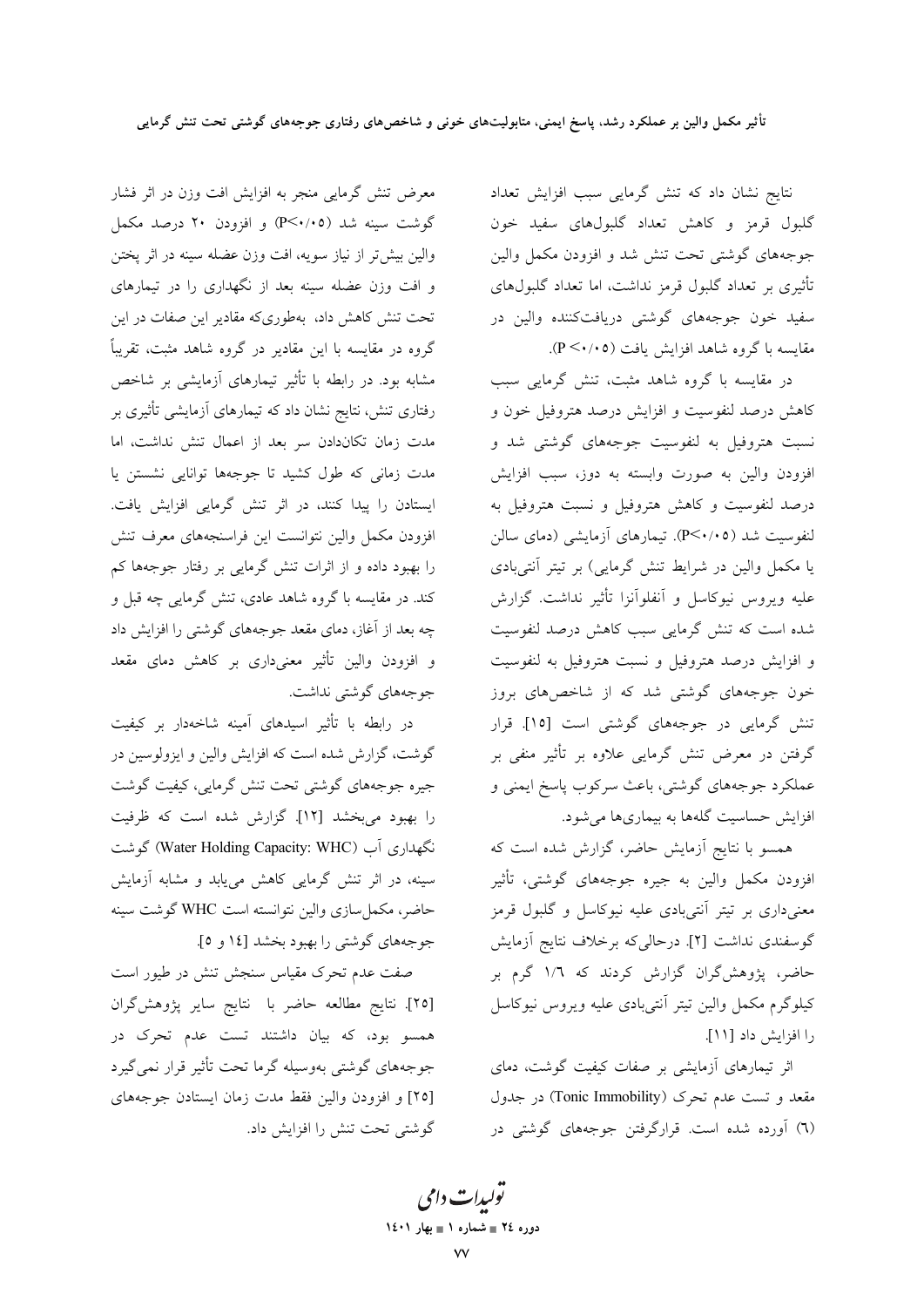|                          |                              |                                               | جیرههای أزمایشی                                       |                                                  |                                         |                                     |                                                   |                                |
|--------------------------|------------------------------|-----------------------------------------------|-------------------------------------------------------|--------------------------------------------------|-----------------------------------------|-------------------------------------|---------------------------------------------------|--------------------------------|
| $P-Value$                | <b>SEM</b>                   | ٦                                             | ٥                                                     | ٤                                                | ٣                                       | ٢                                   |                                                   | فر اسنجه                       |
|                          |                              |                                               |                                                       |                                                  |                                         |                                     |                                                   | صفات كيفيت گوشت سينه           |
| $\cdot/\cdot\cdot\tau$   | 1/90                         | $10/0^b$                                      | $Y\frac{\xi}{\tau}$                                   | $19/9^{ab}$                                      | $Y \frac{\xi}{Y}^a$                     | $19/1^{ab}$                         | $\Upsilon^{\prime\prime}/\Upsilon^{\prime\prime}$ | كاهش وزن در اثر پختن (درصد)    |
| $\cdot/\cdot\cdot$ ۳     | 1/T2                         | $11/\Upsilon^{bc}$                            | $\frac{1}{\sqrt{7}}$                                  | $\frac{\Upsilon}{\Vpsilon}$                      | $\Upsilon \sqrt{v^a}$                   | $\frac{\sqrt{2}}{2}$                | 9/7                                               | کاهش وزن در اثر نگهداری (درصد) |
| $\cdot/\cdot\cdot$       | Y/YQ                         | $\hat{\Sigma}$ \ / $\hat{\Sigma}^{\rm ab}$    | $\mathbf{r}_{0}/\mathbf{0}^{\mathbf{b}}$              | $\mathbf{r} \mathbf{\Omega} \mathbf{r}$          | $\Upsilon V/\Upsilon^{ab}$              | $\S$ <sup>7</sup> / $\mathcal{L}^a$ | $19/T^c$                                          | کاهش وزن در اثر فشار (درصد)    |
|                          |                              |                                               |                                                       |                                                  |                                         |                                     |                                                   | تست عدم تحرك (ثانيه)           |
| $\cdot$ /۲۱              | $\langle \cdot/\tau \rangle$ | 27/                                           | $\lambda\backslash\mathcal{T}$                        | $\Upsilon V/T$                                   | $\Upsilon \wedge / \Upsilon$            | 01/7                                | $\mathsf{r}\cdot\mathsf{n}$                       | تكان دادن سر                   |
| $\cdot$ / $\cdot$ 0      | rr/99                        | $Y$ $\left(\frac{9}{4}\right)$                | $\Upsilon \Upsilon \Upsilon^{\rm ab}$                 | $IVL/L^a$                                        | $\lambda$ 0 $\!\! \Lambda/\Lambda^{ab}$ | $119/$ $\cdot$ ab                   | $72/7^b$                                          | نشستن                          |
| $\cdot/\cdot\cdot\wedge$ | $T\gamma/V9$                 | $\mathsf{r}\mathsf{r}\mathsf{r}$              | $\mathbf{Y}\mathbf{X}'\mathbf{Y}'$ . $^{\mathrm{ab}}$ | $\Upsilon$ 0 $\cdot$ / $\wedge$ <sup>ab</sup>    | $\gamma$ 0./. <sup>ab</sup>             | $19.7 \cdot 10^{6}$                 | $119/Y^c$                                         | ايستادن                        |
|                          |                              |                                               |                                                       |                                                  |                                         |                                     |                                                   | دمای مقعد (سانتی گراد)         |
| $\cdot/\cdot\cdot$       | $\cdot/\cdot\vee$            | $2\lambda/\delta^b$                           | $21/0^b$                                              | $21/0^b$                                         | $2\frac{\lambda}{\lambda^{ab}}$         | $\frac{\epsilon}{\sqrt{2}}$         | $2 \cdot 12^c$                                    | قبل از اعمال تنش گرمایی        |
| $\cdot/\cdot\cdot$       | $\cdot/11$                   | $\mathcal{E} \, \backslash / \mathrm{V}^{ab}$ | $\frac{\Sigma}{\sqrt{2}}$                             | $\mathcal{E} \, \backslash \, / \mathrm{V}^{ab}$ | $\frac{\Sigma}{\sqrt{b}}$               | 27/4                                | $2 \cdot 10^{\circ}$                              | بعد از شش ساعت تنش گرمایی      |

جدول ٦. تأثیر جیرههای آزمایشی بر صفات کیفی گوشت، دمای مقعد و تست عدم تحرک (Tonic Immobility) جوجههای گوشتی

a-c: میانگین های هر ردیف با حروف غیر مشترک دارای اختلاف معنی دار می باشند (P<۰/۰۵).

SEM: خطای استاندارد میانگینها

۱) جبره پایه (دارای ۱۰/۹۸ درصد والین قابل هضم و پرورش یافته در شرایط دمایی توصیه شده سویه راس)، ۲) جبره پایه (دارای ۰/۹۸ درصد والین قابل هضم و پرورش یافته تحت تنش گرمایی)، ۳ تا ۱) جیره پایه (تیمار ۲) + بهترتیب ۵، ۱۰، ۱۵ و ۲۰ درصد مکمل والین بیش تر از نیاز سویه (بهترتیب دارای ۱/۰۳. ۱/۰۸، ۱/۱۳ و ۱/۱۸ درصد والین قابل هضم در کیلوگرم جیره در دوره آغازین، ۰/۹۸، ۰/۹۲، ۰/۹۷ و ۱/۰۱ درصد والین قابل هضم در کیلوگرم جیره در دوره رشد و ۸۱٪۰، ۰/۸۵، ۰/۸۹ و ۰/۹۲ درصد والین قابل هضم در کیلوگرم جیره در دوره پایانی).

> بهطوري كه افزايش اين مدتزمان، نشانگر شديد بودن تنش تحمیل شده بر پرنده است. در توافق با نتایج آزمایش حاضر، گزارش شده است که تنش گرمایی سبب افزایش دمای مقعد جوجههای گوشتی در سه و شش ساعت بعد از اعمال تنش گرمایی می شود [۱۵]. فرض اولیه ما بر این بود که افزودن والین بهواسطه کمکردن کاتابولیسم پروتئینها و افزایش سنتز پروتئین عضلات، منجر به کاهش دمای مقعد جوجههای گوشتی شود که این امر در اين آزمايش محقق نشد.

> بهطوركلي، در شرايط اين آزمايش، افزودن پنج درصد مکمل والین به جیره جوجههای گوشتی در شرایط تنش گرمایی، تأثیر مثبتی بر عملکرد رشد و شاخص بازده

تولید اروپایی دارد و توصیه می شود که در شرایط تنش گرمایی پنج درصد مکمل والین به جیره جوجههای گوشتی اضافه شود.

تشکر و قدردانی از نمایندگی شرکت ایوونیک آلمان در ایران که آنالیز پروفایل اسیدهای آمینه اجزای جیره را انجام دادند و ما را در انجام و ارتقای کیفی این پژوهش یاری دادند، تشکر و قدر دانی می گر دد.

تعارض منافع هيچگونه تعارض منافع توسط نويسندگان وجود ندارد.

تولیدات دا<sup>م</sup>ی دوره ٢٤ = شماره ١ = بهار ١٤٠١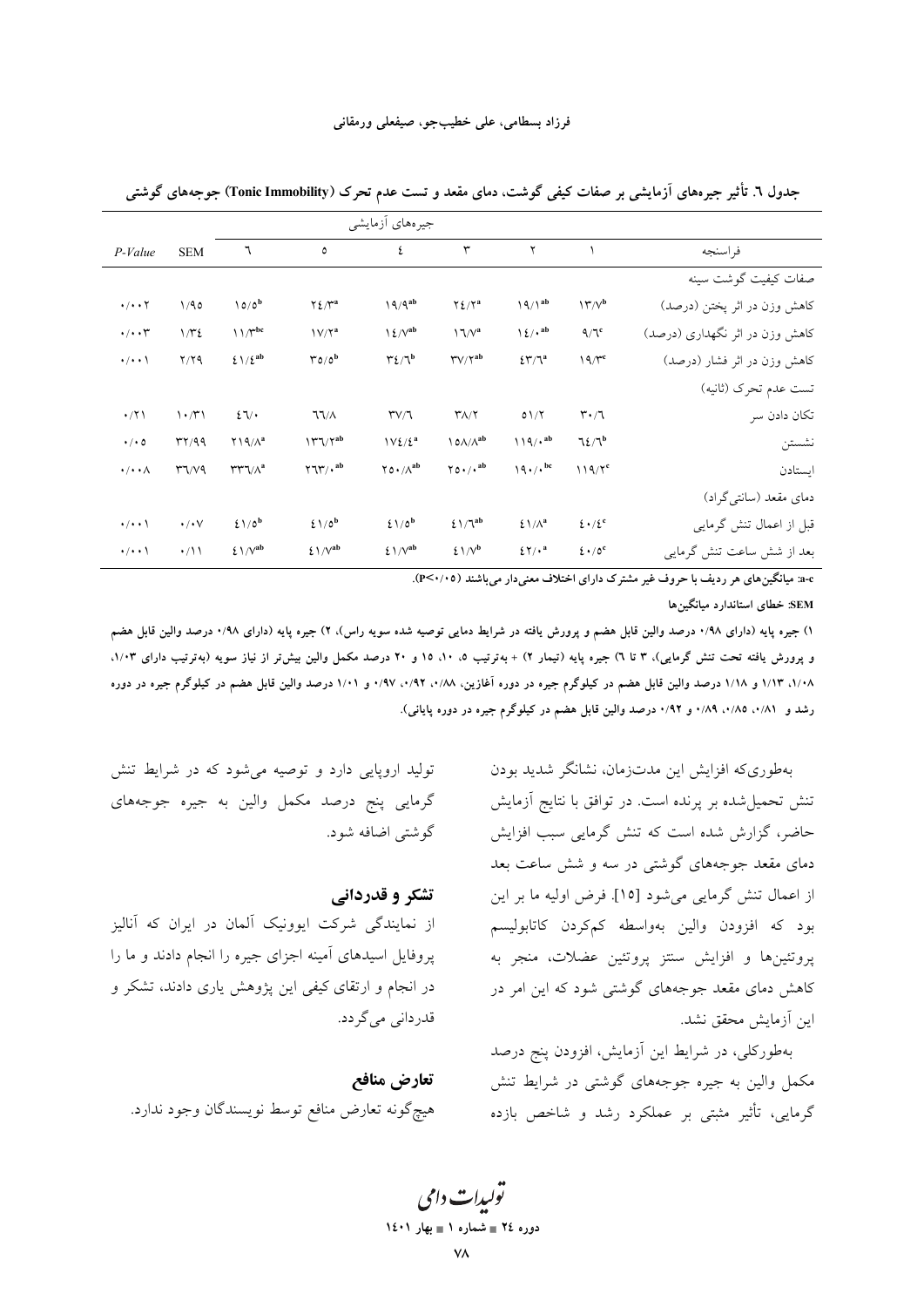ناثیر مکمل والین بر عملکرد رشد، پاسخ ایمنی، متابولیتهای خونی و شاخصهای رفتاری جوجههای گوشتی تحت تنش گرمایی

- 1. Agostini PS, Santos RR, Khan DR, Siebert D and van der Aar P (2019). The optimum valine: lysine ratios on performance and carcass traits of male broilers based on different regression approaches. Poultry Science, 98: 1310-20.
- 2. Allameh S and Toghyani M (2019). Effect of dietary valine supplementation to low protein diets on performance, intestinal morphology and immune responses in broiler chickens. Livestock Science, 229: 137-44.
- 3. Aviagen Ross broiler nutrition recommendation. 2019.
- 4. Baghban-Kanani P, Daneshyar M and Najafi R (2016). Effects of cinnamon and turmeric powders supplementation on performance, carcass characteristics and some serum parameters of broiler chickens under heat stress condition. Animal Production Researches, 26(1): 63-75.
- 5. Bowker B and Zhuang H (2015). Relationship between water-holding capacity and protein denaturation in broiler breast meat. Poultry Science, 94:1657-64.
- 6. Chamruspollert M, Pesti GM and Bakalli RI (2004). Chick responses to dietary arginine and methionine levels at different environmental temperatures. British poultry science, 45(1): 93-100.
- 7. Chowdhury VS, Tomonaga S, Ikegami T, Erwan E, Ito K, Cockrem JF and Furuse M (2014). Oxidative damage and brain concentrations of free amino acid in chicks exposed to high ambient temperature. Comparative Biochemistry and Physiology Part A: Molecular and Integrative Physiology, 169: 70-76.
- 8. Corzo A, Loar RE and Kidd MT (2009). Limitations of dietary isoleucine and valine in broiler chick diets. Poultry Science, 88: 1934- 1938.
- 9. Dai SF, Gao F, Xu XL, Zhang WH, Song SX and Zhou GH (2012). Effects of dietary glutamine and gamma-aminobutyric acid on meat color, pH, composition, and water-holding characteristic in broilers under cyclic heat stress. British Poultry Science, 53(4): 471-481.
- 10. De Los Santos FS, Donoghue A, Farnell M, Huff G, Huff W and Donoghue D (2007). Gastrointestinal maturation is accelerated in turkey poults supplemented with a mannanoligosaccharide yeast extract (Alphamune). Poultry Science, 86: 921-930.
- 11. Fernandez SR, Aoyagi S, Han Y, Parsons CM and Baker DH (1994). Limiting order of amino acids in corn and soybean meal for growth of

the chick. Poultry Science, 73: 1887-1896.

**منابع مورداستفاده** 

- 12. Foroudi F and Rezamand P (2014). The effects of dietary valine on performance, serum antibody titre and bone mineralization in broiler chicks. Iranian Journal of Applied Animal Science, 4: 405-409.
- 13. Imanari M, Kadowaki M and Fujimura S (2008). Regulation of taste-active components of meat by dietary branched-chain amino acids; effects of branched-chain amino acid antagonism. British Poultry Science, 49: 299-307.
- 14. Ito K, Bahry MA, Hui Y, Furuse M and Chowdhury VS (2015). Acute heat stress upregulates neuropeptide Y precursor mRNA expression and alters brain and plasma concentrations of free amino acids in chicks. Comparative Biochemistry and Physiology Part A: Molecular and Integrative Physiology, 187: 13-19.
- 15. Kop-Bozbay C, Akdag A, Atan H and Ocak N (2021). Response of broilers to supplementation of branched-chain amino acids blends with different valine contents in the starter period under summer conditions. Animal Bioscience, 34(2): 295-305.
- 16. Lin H, Decuypere E and Buyse J (2006). Acute heat stress induces oxidative stress in broiler chickens. Comparative Biochemistry and Physiology, Part A, 144: 11-17.
- 17. Miranda DJA, Vieira SL, Favero A, Angel CR, Stefanello C and Nogueira ET (2015). Performance and meat production of broiler chickens fed diets formulated at different crude protein levels supplemented or not with Lvaline and L-isoleucine. Animal Feed Science and Technology, 206: 39-47.
- 18. Moura CS, Lollo PCB, Morato PN, Risso EM and Amaya-Farfan J (2017). Modulatory effects of arginine, glutamine and branched-chain amino acids on heat shock proteins, immunity and antioxidant response in exercised rats. Food and Function, 8(9): 3228-3238.
- 19. Norouzian H, Alirezaei M, Dezfoulian O and Taati M (2018). The effects of post-hatch feeding with betaine on the intestinal development of broiler chickens. Brazilian Journal of Poultry Science, 20: 403-412.
- 20. Ospina-Rojas IC, Murakami AE, Duarte CRA, Pozza PC, Rossi RM and Gasparino E (2019). Performance, diameter of muscle fibers, and gene expression of mechanistic target of rapamycin in pectoralis major muscle of broilers supplemented with leucine and valine. Canadian Journal of Animal Science, 99:168-78.

تولیدات دامی **1401  1 - 24 -**